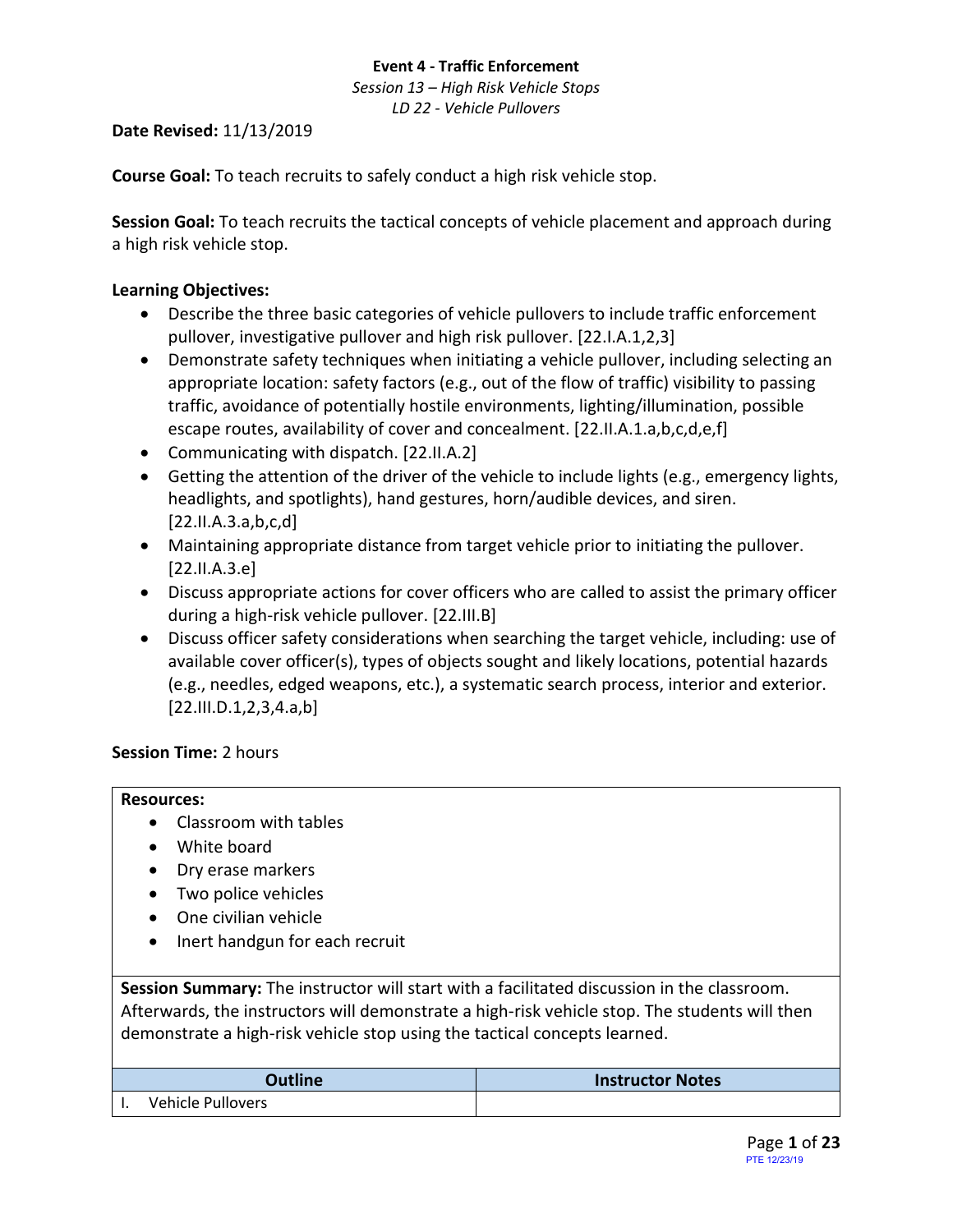*Session 13 – High Risk Vehicle Stops*

|    |                                                                                                                                                                                                                                                                                                                                                         | LD 22 - Vehicle Pullovers                                                                                                      |
|----|---------------------------------------------------------------------------------------------------------------------------------------------------------------------------------------------------------------------------------------------------------------------------------------------------------------------------------------------------------|--------------------------------------------------------------------------------------------------------------------------------|
|    |                                                                                                                                                                                                                                                                                                                                                         | Will need PT                                                                                                                   |
|    | A. Terminology of Vehicle Pullovers [22.I.A]                                                                                                                                                                                                                                                                                                            |                                                                                                                                |
|    | <b>Traffic Enforcement Pullover</b><br>$\mathbf{1}$ .<br>[22.1.A.1]<br>Reasonable suspicion that driver<br>а.<br>committed a traffic violation.<br>b. Vehicle's occupants represent no<br>unusual risk.                                                                                                                                                 | Respect for people<br>$\checkmark$<br>Reverence for the law<br>Service to our communities<br>$\triangleright$ Session 1 (2hrs) |
|    | Expectation that pullover will<br>c.                                                                                                                                                                                                                                                                                                                    |                                                                                                                                |
|    | result in a citation.                                                                                                                                                                                                                                                                                                                                   | Facilitated discussion in the classroom (1hr)                                                                                  |
|    | Investigative Pullovers [22.I.A.2]<br>2.<br>Reasonable suspicion that<br>а.<br>occupant(s) of vehicle engaged or<br>is about to engage in criminal<br>activity.<br>b. Expectation that an investigation<br>might lead to a physical arrest.<br>Reasonable expectation that the<br>c.<br>pullover involves less danger<br>than a "High Risk" pullover.   |                                                                                                                                |
|    | High Risk pullover [22.I.A.3]<br>3.<br>Reasonable belief that<br>a.<br>occupant(s) in vehicle may be<br>armed and represent a serious<br>threat to the officer, or have<br>committed a felony. [1]<br>Reasonable expectation that an<br>b.<br>arrest will be made.<br>During any type of the above vehicle<br>pullovers, an officer may observe actions | [1] Ask - When would a high risk pullover be<br>initiated?                                                                     |
|    | by the vehicle occupant(s) that may result<br>in escalating or de-escalating the<br>pullover.                                                                                                                                                                                                                                                           |                                                                                                                                |
| В. | <b>Vehicle Pullover Considerations</b>                                                                                                                                                                                                                                                                                                                  |                                                                                                                                |
|    | Know the reason for the pullover.<br>1.<br>Communicate observations with<br>partner.                                                                                                                                                                                                                                                                    |                                                                                                                                |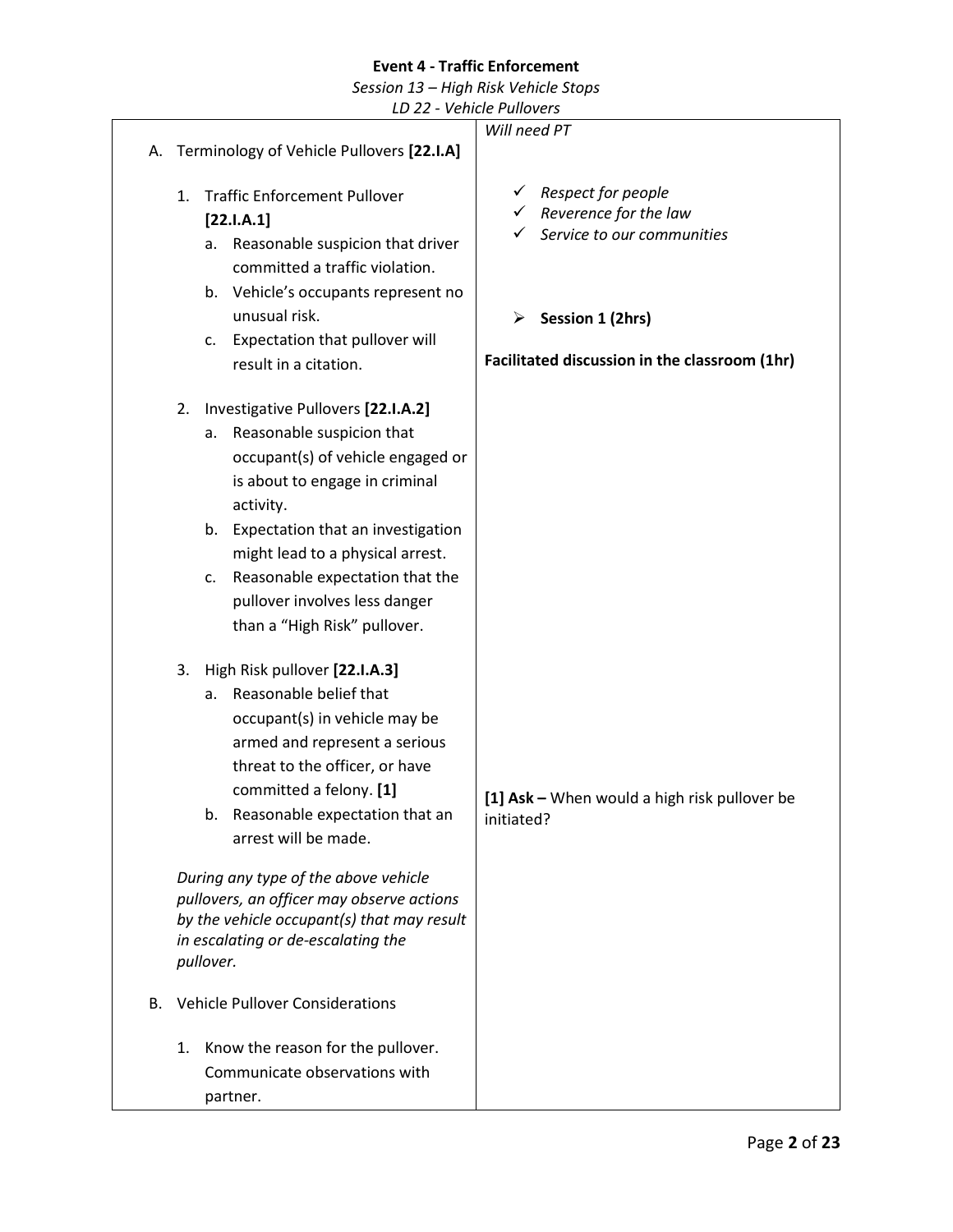|    | Check vehicle license through Stolen<br>2.<br>Vehicle System (SVS) and Automated<br>Want/Warrant System (AWWS).<br>MDC returns should be read aloud to<br>confirm information for both officers.<br>$[2]$ |                                                                                                                                                                                                                                                                                      | [2] Ask- Why is it important to check the vehicle<br>license through SVS (Stolen Vehicle System) |
|----|-----------------------------------------------------------------------------------------------------------------------------------------------------------------------------------------------------------|--------------------------------------------------------------------------------------------------------------------------------------------------------------------------------------------------------------------------------------------------------------------------------------|--------------------------------------------------------------------------------------------------|
|    | 3.                                                                                                                                                                                                        | Officers should not take their eyes off<br>the occupant(s).                                                                                                                                                                                                                          | before attempting to stop a vehicle?                                                             |
| C. |                                                                                                                                                                                                           | Selecting a location for the pullover<br>[22.11.A.1]                                                                                                                                                                                                                                 |                                                                                                  |
|    | 1.                                                                                                                                                                                                        | Know the location for the pullover.<br>Officers should delay the pullover<br>until they have selected a location<br>that they can identify.                                                                                                                                          |                                                                                                  |
|    | The officer selects the pullover<br>2.<br>location.<br>Officers should attempt to initiate a<br>3.<br>vehicle pullover in a safe location.                                                                |                                                                                                                                                                                                                                                                                      |                                                                                                  |
|    |                                                                                                                                                                                                           |                                                                                                                                                                                                                                                                                      |                                                                                                  |
|    | 4.                                                                                                                                                                                                        | Selecting a location out of the flow of<br>traffic. [22.II.A.1.a]                                                                                                                                                                                                                    |                                                                                                  |
|    | 5.                                                                                                                                                                                                        | Be aware of physical hazards such as:<br>[3]<br>Passing traffic. [22.II.A.1.b]<br>a.<br>Visibility impairments (i.e. hills,<br>b.<br>blind curves).<br>Illumination. [22.II.A.1.d]<br>c.<br>d. Potential hazards to the public<br>(i.e. high risk pullovers in front of<br>schools). | [3] Ask- What are some physical hazards when<br>conducting a high risk vehicle stop?             |
|    | 6.                                                                                                                                                                                                        | Awareness of tactical safety issues<br>such as: $[4]$<br>Escape routes. [22.II.A.1.e]<br>a.<br>Tactical re-deployment for<br>b.<br>officers.                                                                                                                                         | [4] Ask- What are some tactical issues when<br>conducting a high risk stop?                      |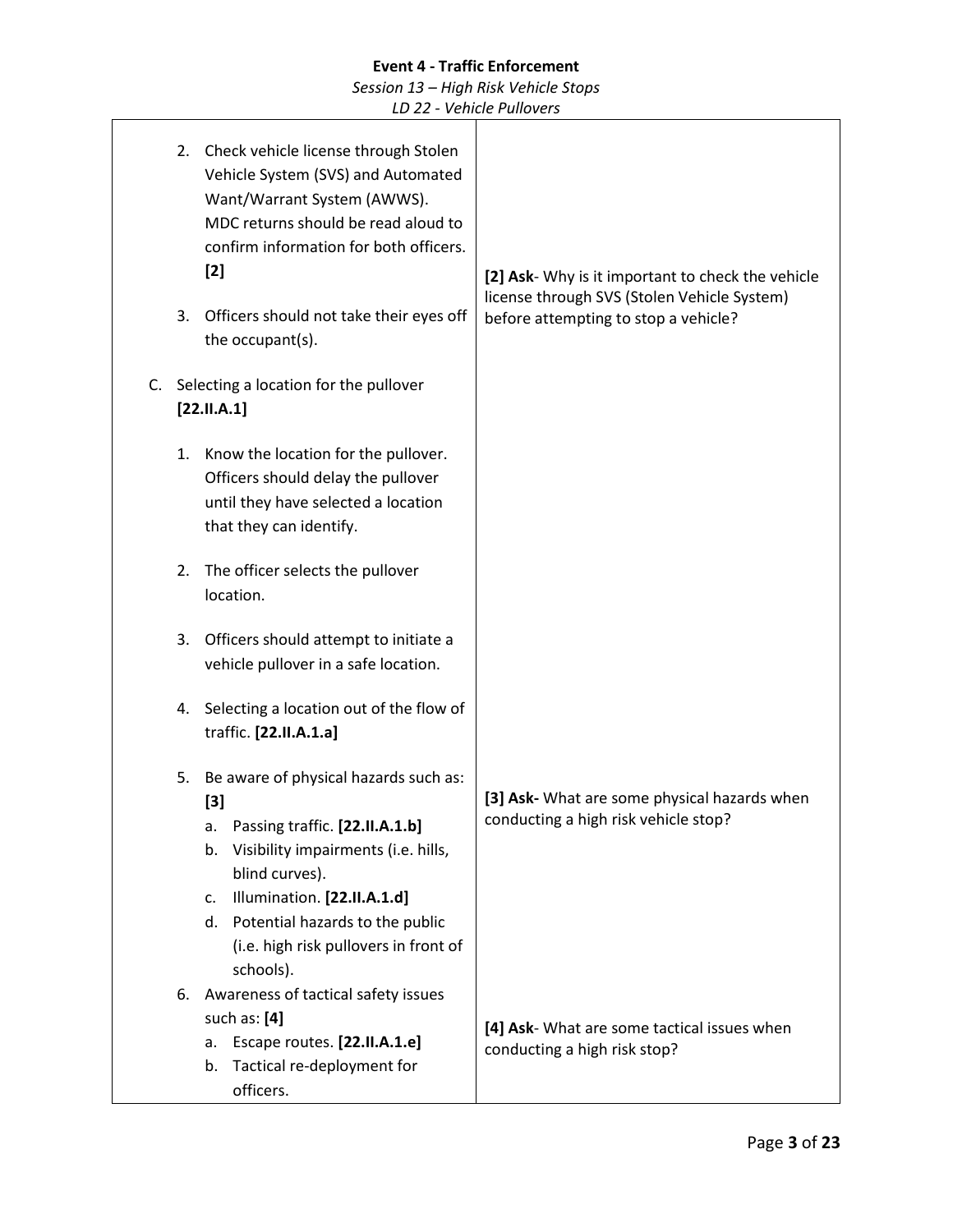*Session 13 – High Risk Vehicle Stops*

|    |    |         | LD 22 - Venicle Pullovers                   |
|----|----|---------|---------------------------------------------|
|    |    | c.      | Available cover and/or                      |
|    |    |         | concealment. [22.II.A.1.f]                  |
|    |    |         | d. Potentially hostile environment          |
|    |    |         | (i.e. gang hangouts, bars).                 |
|    |    |         | [22.11.A.1.c]                               |
|    |    | e.      | Interference potential (i.e.                |
|    |    |         | pedestrian traffic).                        |
|    |    |         |                                             |
|    |    |         | D. Preparing to initiate a vehicle pullover |
|    |    |         |                                             |
|    | 1. |         | Maintain proper distance between            |
|    |    |         | vehicles. [22.II.A.3.e]                     |
|    |    | а.      | Too far provides the opportunity            |
|    |    |         | for violator/suspect vehicle to             |
|    |    |         | flee.                                       |
|    |    | $b_{-}$ | Too close can cause a rear end              |
|    |    |         | collision.                                  |
|    |    |         |                                             |
|    | 2. |         | Use appropriate communications              |
|    |    |         | procedures. [22.II.A.2]                     |
|    |    | а.      | Notify communications of                    |
|    |    |         | pullover location and direction of          |
|    |    |         | travel, license number and                  |
|    |    |         | vehicle description, nature of the          |
|    |    |         | pullover, and any other pertinent           |
|    |    |         | information.                                |
|    |    |         |                                             |
|    |    |         | Other officers in the area will be unaware  |
|    |    |         | of a vehicle pullover if the MDC is used to |
|    |    |         | notify communications.                      |
|    | 3. |         | Officers should focus their attention       |
|    |    |         | on the occupant(s) and vehicle.             |
|    |    |         |                                             |
| Е. |    |         | Initiating a vehicle pullover               |
|    |    |         |                                             |
|    | 1. |         | Get the driver's attention. [22.II.A.3]     |
|    | 2. |         | Activate forward facing red light.          |
|    | 3. |         | If driver fails to respond, use one of      |
|    |    |         | the following:                              |
|    |    | a.      | Rotators [22.II.A.3.a]                      |
|    |    | b.      | Horn [22.II.A.3.c]                          |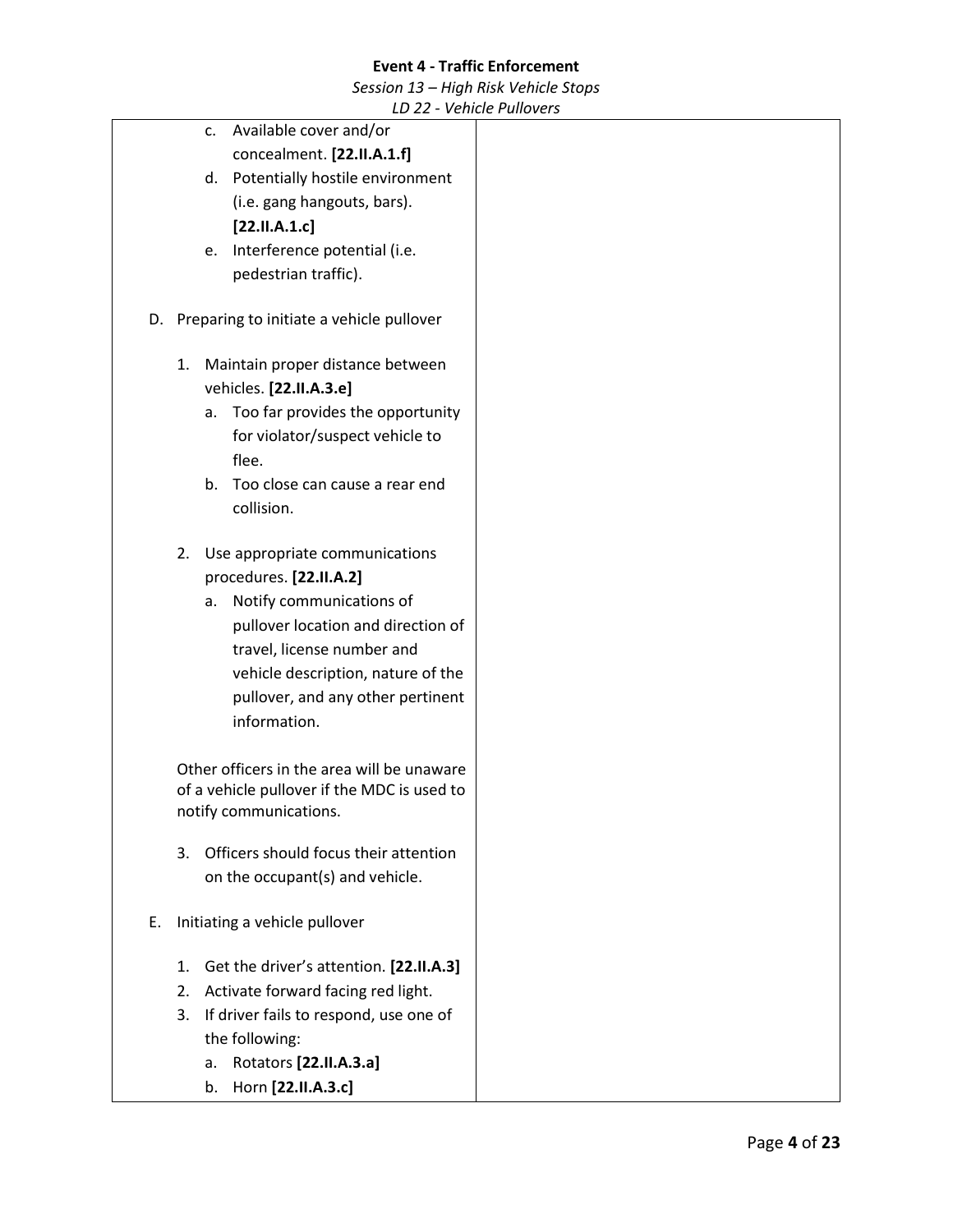*Session 13 – High Risk Vehicle Stops*

|    |    |    |                                        | <b>VUINCH UNOVERS</b>                           |
|----|----|----|----------------------------------------|-------------------------------------------------|
|    |    | c. | High and low beams                     |                                                 |
|    |    | d. | Spotlight                              |                                                 |
|    |    | e. | Hand gestures [22.II.A.3.b]            |                                                 |
|    |    | f. | PA                                     |                                                 |
|    |    | g. | Siren [22.II.A.3.d]                    |                                                 |
|    |    |    |                                        |                                                 |
| F. |    |    | High Risk Pullovers                    |                                                 |
|    | 1. |    | Notify communications and follow       |                                                 |
|    |    |    | suspect vehicle until additional units |                                                 |
|    |    |    | arrive.                                |                                                 |
|    |    | а. | If suspect vehicle stops prior to      |                                                 |
|    |    |    | arrival of additional units, have      |                                                 |
|    |    |    | suspect(s) place their hands           |                                                 |
|    |    |    | outside their windows and have         |                                                 |
|    |    |    | the driver remove the keys and         |                                                 |
|    |    |    | drop them outside of the               |                                                 |
|    |    |    | window. [5]                            | [5] Ask- When initiating a high risk stop what  |
|    |    | b. | Maintain cover until additional        | should we do with the suspect(s) hands?         |
|    |    |    | units arrive.                          |                                                 |
|    |    |    |                                        |                                                 |
|    | 2. |    | Police vehicle placement               |                                                 |
|    |    | a. | Put B/W two car lengths behind         | Ask- Why do we have the driver remove the keys  |
|    |    |    | suspect's vehicle.                     | from the ignition?                              |
|    |    |    | b. Do not offset B/W. This allows      |                                                 |
|    |    |    | the passenger officer to clearly       | [6] Ask- Why don't we offset the police vehicle |
|    |    |    | see the passenger side of the          | during a high risk stop?                        |
|    |    |    | suspect's vehicle. [6]                 |                                                 |
|    |    |    | c. Secondary unit should deploy at     | [7] Ask- How should the secondary unit deploy?  |
|    |    |    | a 45 degree angle to the [7]           |                                                 |
|    |    |    | suspect's vehicle. [22.III.B]          |                                                 |
|    |    |    | d. Secondary unit can deploy to the    |                                                 |
|    |    |    | left or right of primary unit's        |                                                 |
|    |    |    | vehicle. Secondary unit should         |                                                 |
|    |    |    | stop approximately two car             |                                                 |
|    |    |    | lengths behind the suspect             |                                                 |
|    |    |    | vehicle. Secondary unit should         |                                                 |
|    |    |    | leave enough space between             |                                                 |
|    |    |    | themselves and primary unit so         |                                                 |
|    |    |    | that the vehicle doors can be          |                                                 |
|    |    |    |                                        |                                                 |
|    |    |    | opened. Back-up unit should            |                                                 |
|    |    |    | park even with the primary unit        |                                                 |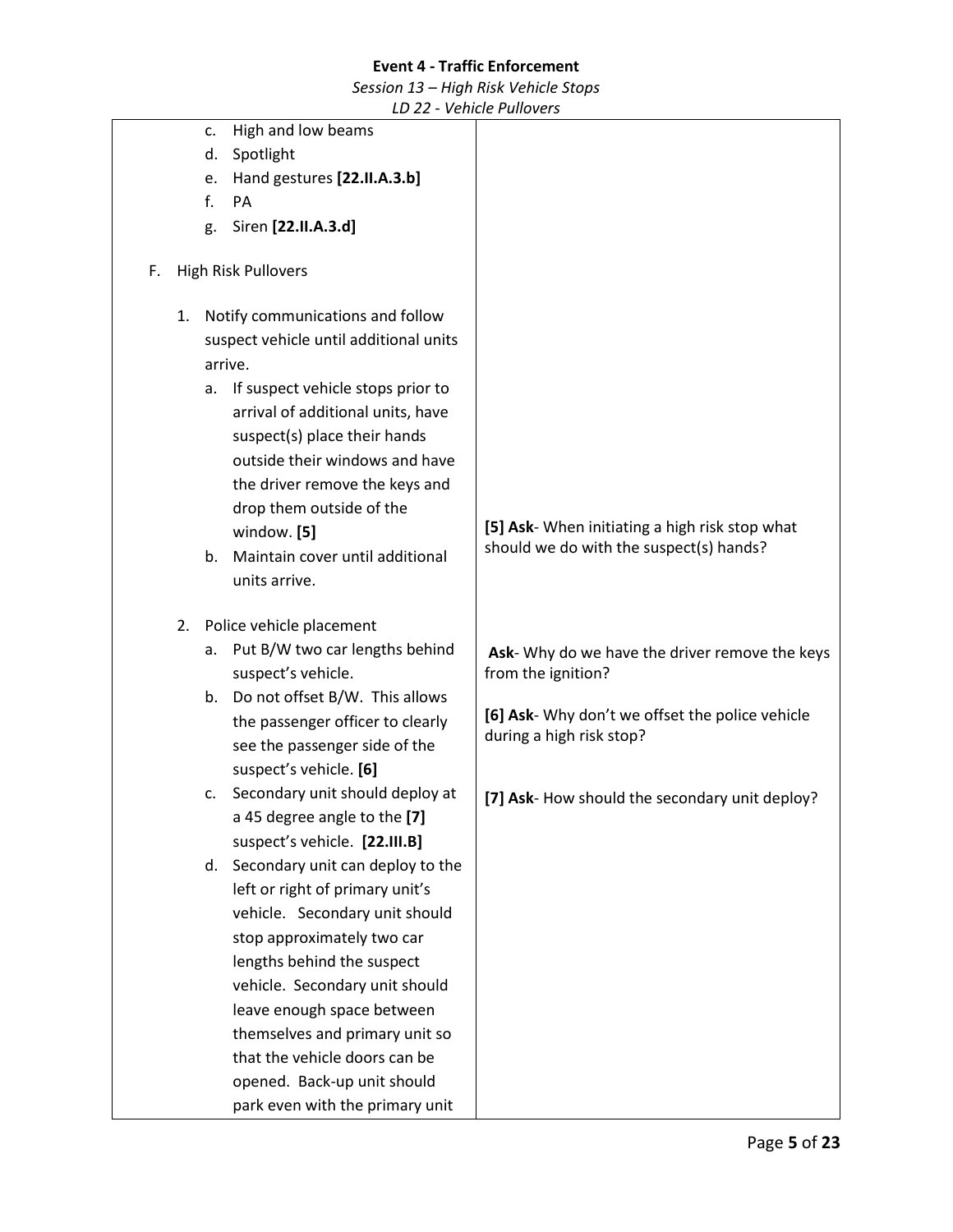*Session 13 – High Risk Vehicle Stops*

|    | LD 22 - Venicie Pullovers               |                                                   |
|----|-----------------------------------------|---------------------------------------------------|
|    | Any other units should deploy to<br>e.  |                                                   |
|    | the rear of the primary and             |                                                   |
|    | secondary unit with their lights        |                                                   |
|    | off so they do not illuminate the       |                                                   |
|    | officers.                               |                                                   |
|    | f.<br>Additional officers should assume |                                                   |
|    | responsibility of vehicle and           |                                                   |
|    | pedestrian traffic control in the       |                                                   |
|    | area. Additional officers can           |                                                   |
|    | become involved in the stop if          |                                                   |
|    | directed to do so by the officers       | [8] Ask- During a high risk stop what can you use |
|    | in the primary B/W.                     | as cover?                                         |
| 3. | Officers positioning [8]                |                                                   |
|    | Officers in the primary and<br>а.       |                                                   |
|    | secondary unit should open their        |                                                   |
|    | doors upon stopping. The                |                                                   |
|    | officers can use their doors as         |                                                   |
|    | cover or other nearby cover. If         |                                                   |
|    | other nearby cover is utilized, the     |                                                   |
|    | officers should advise each other       |                                                   |
|    | regarding their movement.               |                                                   |
|    | Officers can use their vehicle<br>b.    |                                                   |
|    | doors as cover by remaining             |                                                   |
|    | seated in the vehicle utilizing the     |                                                   |
|    | vehicle door and door frame.            |                                                   |
|    | Primary and secondary unit<br>c.        |                                                   |
|    | officers should have their              |                                                   |
|    | weapons drawn and at the low            |                                                   |
|    | ready towards the suspect's             | [9] Ask- Which officer should give the verbal     |
|    | vehicle.                                | commands?                                         |
|    | 4. Verbal commands [9]                  |                                                   |
|    | Driver officer in the primary<br>а.     |                                                   |
|    | vehicle should give the                 |                                                   |
|    | commands. There may be                  |                                                   |
|    | situations that dictate otherwise       |                                                   |
|    | (i.e. Spanish speakers).                |                                                   |
|    | However, not more than one              |                                                   |
|    | officer should give commands at         |                                                   |
|    | the same time.                          |                                                   |
|    |                                         |                                                   |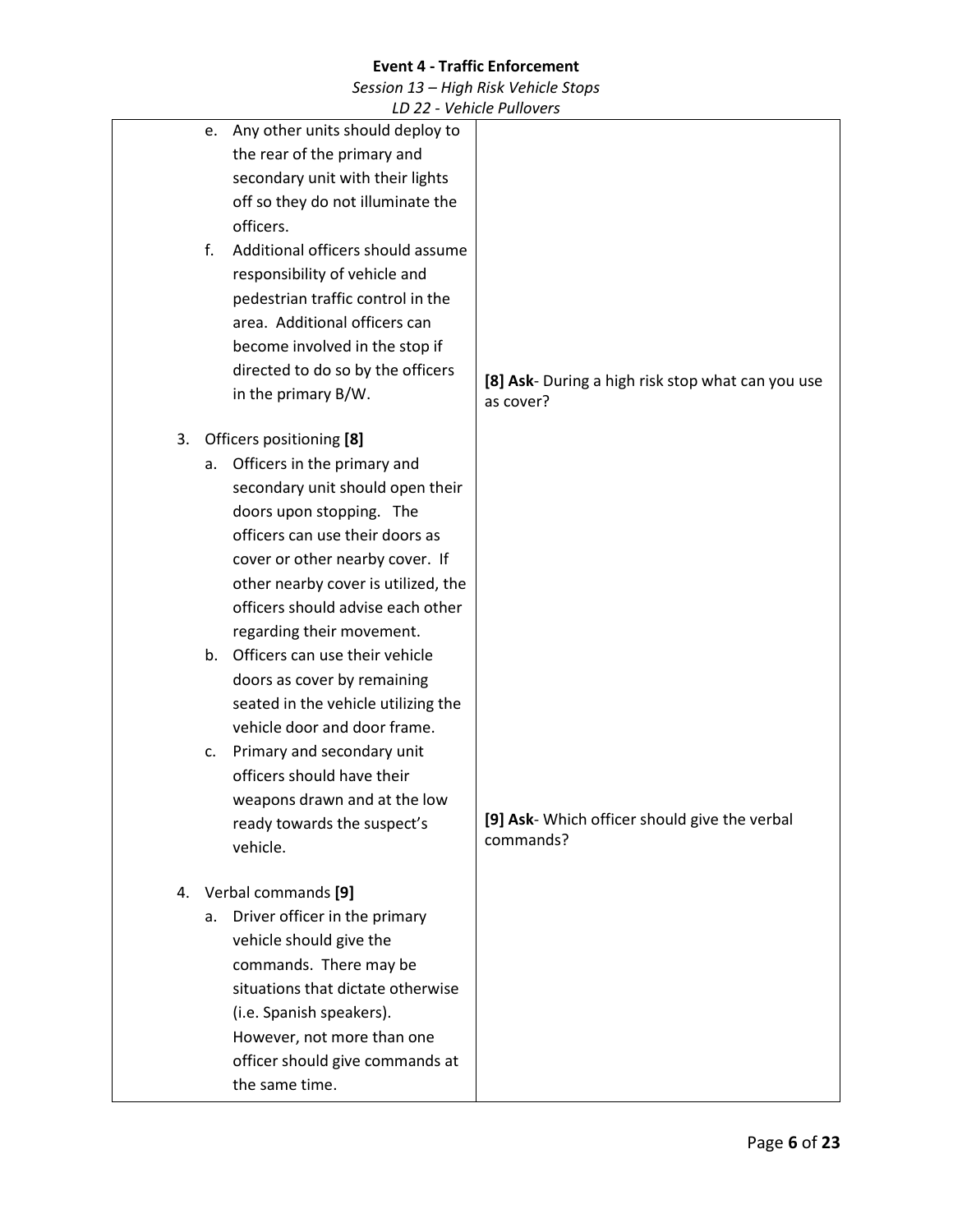*Session 13 – High Risk Vehicle Stops*

|                          |             |              |    | LD 22 - VEIIILIE FUIIUVEIS                                                    |                                                                                         |
|--------------------------|-------------|--------------|----|-------------------------------------------------------------------------------|-----------------------------------------------------------------------------------------|
|                          |             |              | b. | Use clear and concise commands.                                               |                                                                                         |
|                          |             |              | C. | Have all suspect(s) place their                                               |                                                                                         |
|                          |             |              |    | hands outside the windows or in                                               |                                                                                         |
|                          |             |              |    | a location which is visible to the                                            |                                                                                         |
|                          |             |              |    | officers.                                                                     |                                                                                         |
|                          |             |              |    | d. Have the driver turn off the                                               |                                                                                         |
|                          |             |              |    | ignition.                                                                     |                                                                                         |
|                          |             |              | e. | Have the driver remove the keys                                               |                                                                                         |
|                          |             |              |    | and drop the keys outside of                                                  |                                                                                         |
|                          |             |              |    | their window.                                                                 |                                                                                         |
|                          |             |              |    |                                                                               |                                                                                         |
|                          | Key Points: |              |    | A high risk vehicle pullover is utilized when                                 |                                                                                         |
|                          |             |              |    | officers have the reasonable belief that the                                  |                                                                                         |
|                          |             |              |    |                                                                               |                                                                                         |
|                          |             |              |    | occupants in the vehicle may be armed and                                     |                                                                                         |
|                          |             |              |    | may represent a serious threat to the officer,<br>or have committed a felony. |                                                                                         |
| -                        |             |              |    | Selecting and knowing the location of the                                     |                                                                                         |
|                          |             |              |    | high risk vehicle pullover.                                                   |                                                                                         |
| $\overline{\phantom{0}}$ |             |              |    | Police vehicle placement in relation to the                                   |                                                                                         |
|                          |             |              |    | suspect's vehicle and correct officer                                         |                                                                                         |
|                          |             | positioning. |    |                                                                               | [10] Ask- If there are multiple suspects in the<br>vehicle who should be removed first? |
|                          |             |              |    | Verbal commands                                                               |                                                                                         |
|                          |             |              |    |                                                                               |                                                                                         |
|                          |             | 5.           |    | Removal of suspect(s) [10]                                                    |                                                                                         |
|                          |             |              | a. | Suspect seated in the driver seat                                             |                                                                                         |
|                          |             |              |    | is usually the first suspect                                                  |                                                                                         |
|                          |             |              |    | removed. This removes the                                                     |                                                                                         |
|                          |             |              |    | person in control of the vehicle.                                             |                                                                                         |
|                          |             |              | b. | The driver officer of the primary                                             |                                                                                         |
|                          |             |              |    | unit will give the commands. The                                              | [11] Ask- Why is it important to have the suspect                                       |
|                          |             |              |    | suspect will be ordered to open                                               | open the door from the outside?                                                         |
|                          |             |              |    | the driver door from the outside.                                             |                                                                                         |
|                          |             |              |    | This allows the officers to see the                                           |                                                                                         |
|                          |             |              |    | suspect's hands at all times. [11]                                            |                                                                                         |
|                          |             |              | c. | The suspect will be ordered to                                                |                                                                                         |
|                          |             |              |    | step out of the vehicle with their                                            |                                                                                         |
|                          |             |              |    | back to the officers. The suspect                                             |                                                                                         |
|                          |             |              |    | should be ordered to place their                                              |                                                                                         |
|                          |             |              |    | hands up with their elbows                                                    |                                                                                         |
|                          |             |              |    | locked out.                                                                   |                                                                                         |
|                          |             |              |    |                                                                               |                                                                                         |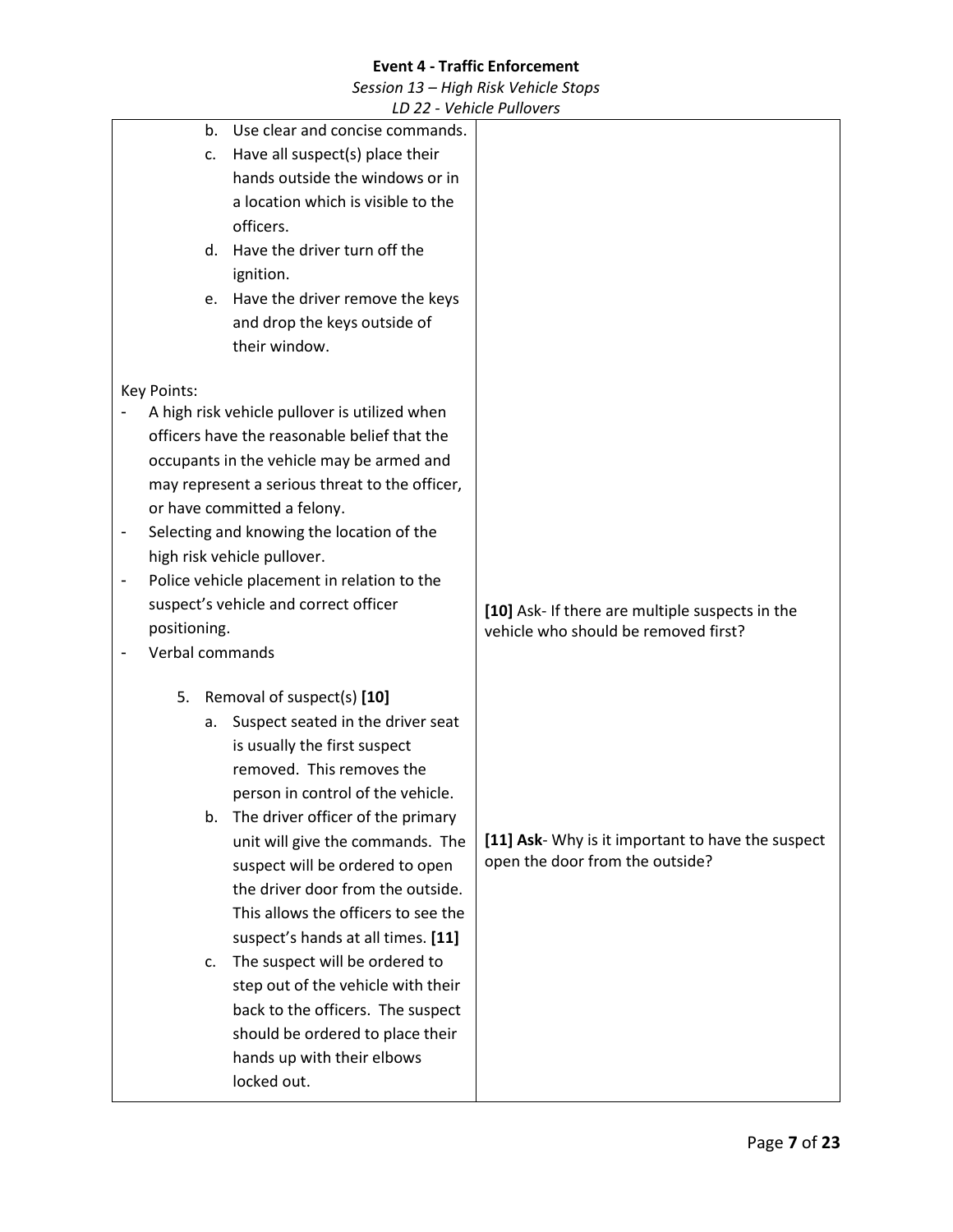*Session 13 – High Risk Vehicle Stops*

|    | LD 22 - VEIIILIE FUIIUVEIS           |                                                                                                |
|----|--------------------------------------|------------------------------------------------------------------------------------------------|
| d. | The suspect should be ordered to     |                                                                                                |
|    | side step to the far left with their |                                                                                                |
|    | back to the officers.                |                                                                                                |
| e. | Once the suspect is placed in a      |                                                                                                |
|    | location where they will be          |                                                                                                |
|    | placed in a prone position,          |                                                                                                |
|    | officers have the option to          |                                                                                                |
|    | conduct a visual inspection by       |                                                                                                |
|    | having the suspect turn 360          |                                                                                                |
|    | degrees.                             |                                                                                                |
| f. | The passenger officer of the         |                                                                                                |
|    | primary unit and both officers       |                                                                                                |
|    | from the secondary unit are          |                                                                                                |
|    | covering the suspect's vehicle       |                                                                                                |
|    | and any additional suspect(s).       |                                                                                                |
| g. | Suspect will be placed into a        |                                                                                                |
|    | prone position with their head       | [12] Ask- Who is responsible for covering the first                                            |
|    | away from the officers. The          | suspect proned out to the left of the vehicle?                                                 |
|    | suspect's head should face to the    |                                                                                                |
|    | left.                                |                                                                                                |
| h. | The prone suspect becomes the        |                                                                                                |
|    | responsibility of the driver officer |                                                                                                |
|    | in the secondary unit. [12] This     |                                                                                                |
|    | passing of responsibility should     | [13] Ask- Where does the driver officer of the<br>primary unit focus their attention after the |
|    | be done verbally between             | secondary unit officer says they are covering the                                              |
|    | officers.                            | suspect?                                                                                       |
| i. | The driver officer of the primary    |                                                                                                |
|    | unit focuses their attention back    |                                                                                                |
|    | on the suspect's vehicle. [13]       |                                                                                                |
| j. | Removal of front passenger           |                                                                                                |
|    | suspect can either be done by        |                                                                                                |
|    | the driver or passenger door.        |                                                                                                |
|    | The disadvantage of removing         |                                                                                                |
|    | the passenger from the driver        | [14] Ask- Which officer removes the front                                                      |
|    | door is that the officers will       | passenger suspect?                                                                             |
|    | temporarily lose sight of the        |                                                                                                |
|    | suspect's hands while they slide     |                                                                                                |
|    | across the front seat. If the        |                                                                                                |
|    | suspect is removed through the       |                                                                                                |
|    | driver's door, the driver officer of |                                                                                                |
|    |                                      |                                                                                                |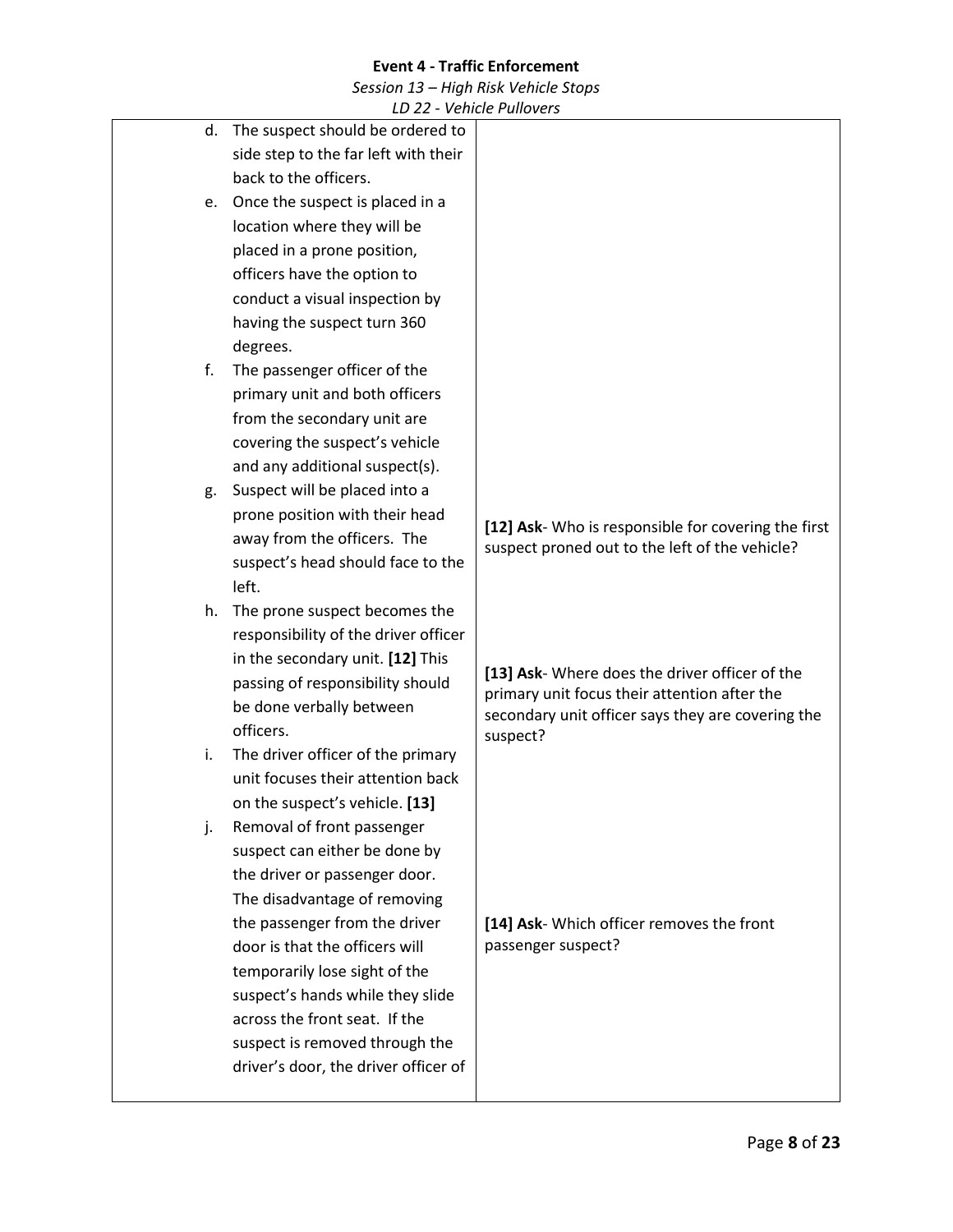*Session 13 – High Risk Vehicle Stops*

|              | the primary unit will give the      |                                                |
|--------------|-------------------------------------|------------------------------------------------|
|              | commands. [14]                      | [15] Ask- If suspect is removed from the front |
| k.           | If the front passenger suspect is   | passenger door, which officer gives the        |
|              | removed from the passenger          | commands and why?                              |
|              | door, the passenger officer of the  |                                                |
|              | primary unit will give the          |                                                |
|              | commands due to having an           |                                                |
|              | unobstructed view of the            |                                                |
|              | suspect's hands. [15]               |                                                |
| $\mathbf{L}$ | The driver officer of the primary   |                                                |
|              | vehicle and the passenger officer   |                                                |
|              | of the secondary unit's             |                                                |
|              | responsibility is the suspect's     |                                                |
|              | vehicle and any additional          |                                                |
|              | suspect(s).                         |                                                |
|              | m. The suspect will be ordered to   |                                                |
|              | open the passenger door from        |                                                |
|              | the outside.                        |                                                |
| n.           | The suspect will be ordered to      |                                                |
|              | exit the vehicle with their back to |                                                |
|              | the officers. The suspect's hands   | [16] Ask- Can we turn the suspect around for   |
|              |                                     |                                                |
|              | should be up with their elbows      | visual inspection?                             |
|              | locked out. The suspect will be     |                                                |
|              | ordered to walk backwards to the    |                                                |
|              | rear of the suspect's vehicle. At   |                                                |
|              | the rear of the suspect's vehicle,  |                                                |
|              | the suspect can be ordered to       |                                                |
|              | turn 360 degrees for a visual       |                                                |
|              | inspection as an option. [16]       |                                                |
| ο.           | The suspect will be ordered to      |                                                |
|              | sidestep to the left. When the      |                                                |
|              | suspect crosses the middle of the   |                                                |
|              | suspect's vehicle trunk, the        |                                                |
|              | responsibility of that suspect will |                                                |
|              | be passed from the passenger        |                                                |
|              | officer of the primary vehicle to   |                                                |
|              | the driver officer of the primary   |                                                |
|              | vehicle. The passenger officer of   |                                                |
|              | the primary unit will cover the     |                                                |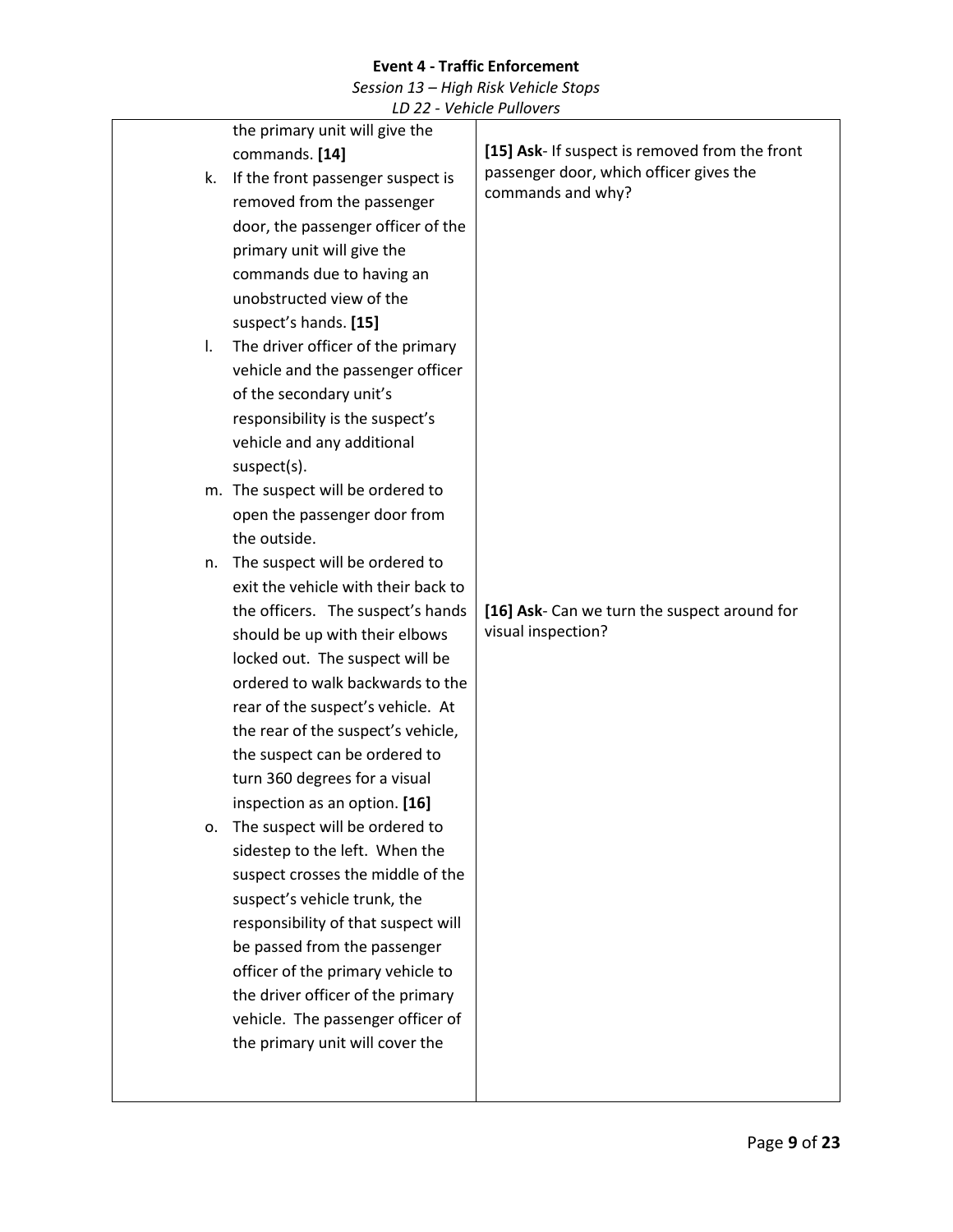*Session 13 – High Risk Vehicle Stops*

| LD 22 - Venicle Pullovers                                                                                                                                                                                                                                                                                                                                                                                                                         |                                                                                  |
|---------------------------------------------------------------------------------------------------------------------------------------------------------------------------------------------------------------------------------------------------------------------------------------------------------------------------------------------------------------------------------------------------------------------------------------------------|----------------------------------------------------------------------------------|
| suspect's vehicle and any                                                                                                                                                                                                                                                                                                                                                                                                                         |                                                                                  |
| additional suspects.                                                                                                                                                                                                                                                                                                                                                                                                                              |                                                                                  |
| The farther the suspect moves to the left, the<br>more cover the passenger officer of the<br>primary unit has to give up, leaving<br>themselves exposed to a vehicle which has<br>not been cleared.                                                                                                                                                                                                                                               |                                                                                  |
| The driver officer of the primary<br>p.<br>unit will order the suspect to<br>continue to sidestep to the left.<br>The suspect will be placed in a<br>prone position with their head<br>away from the officers to the<br>right of the driver suspect. The<br>passenger suspect's head should<br>be parallel with the driver<br>suspect's feet creating a diagonal<br>line of suspects. The passenger<br>suspect's head should face to the<br>left. | [17] Ask- What happens if we walk a suspect past<br>a prone suspect or suspects? |
| A general guideline is to avoid having<br>suspects walk between prone suspects and<br>the officers covering them. Crossing suspects<br>allows the covering officer of the prone<br>suspect to briefly lose visual of their<br>responsibility. [17]                                                                                                                                                                                                |                                                                                  |
| When the passenger suspect is<br>q.<br>placed into a prone position, the<br>responsibility of that suspect is<br>passed from the driver officer of<br>the primary unit to the passenger                                                                                                                                                                                                                                                           |                                                                                  |
| officer of the secondary unit.<br>The driver officer of the primary<br>r.<br>unit can refocus their attention<br>back on the suspect's vehicle and                                                                                                                                                                                                                                                                                                |                                                                                  |
| any additional suspect(s).<br>If an additional suspect is seen in<br>s.<br>the vehicle, that suspect can be<br>removed through whichever                                                                                                                                                                                                                                                                                                          |                                                                                  |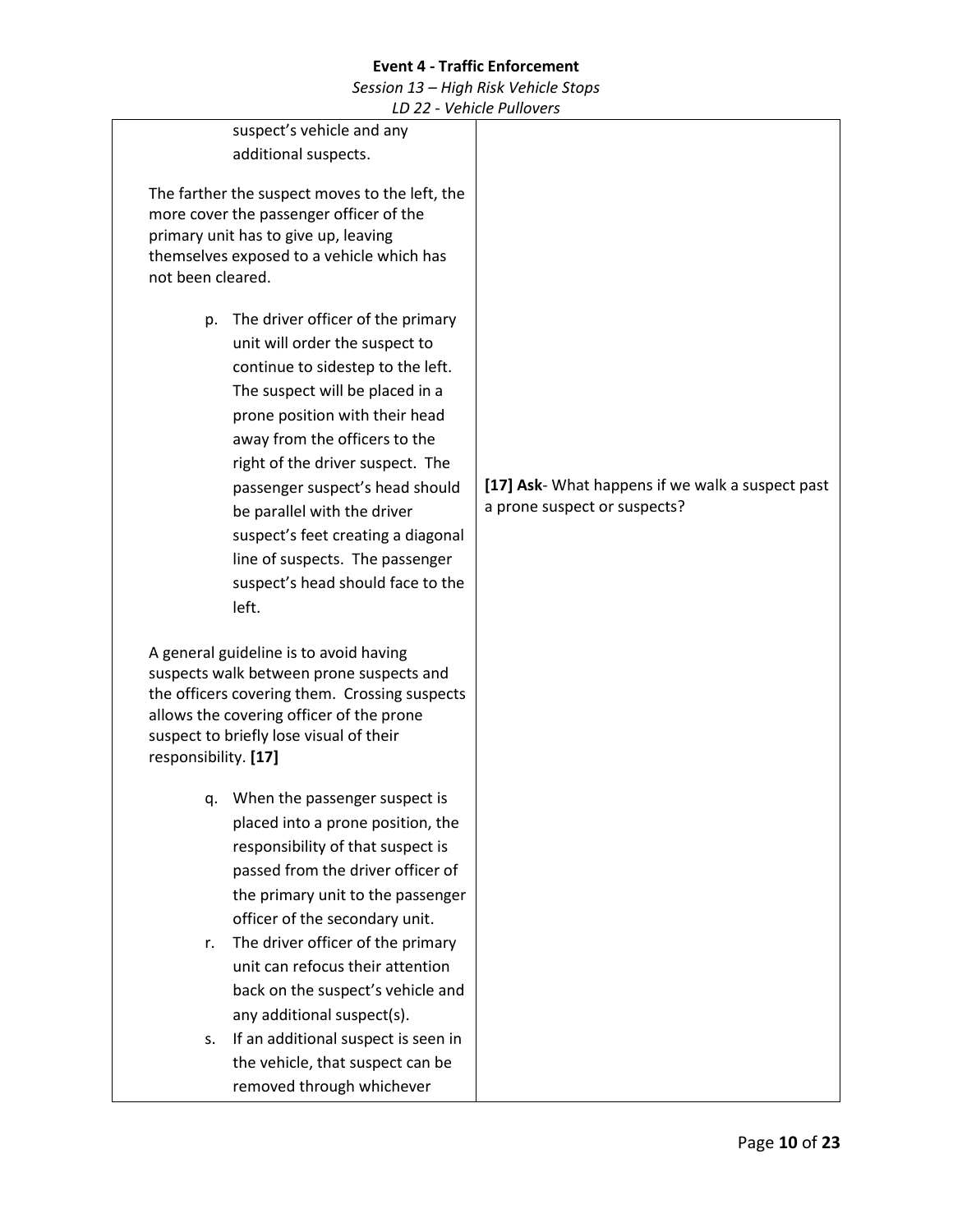*Session 13 – High Risk Vehicle Stops*

|    | LD 22 - VEIIILIE FUIIUVEIS         |  |
|----|------------------------------------|--|
|    | door that offers the officers the  |  |
|    | best tactical advantage. If the    |  |
|    | suspect is removed from the        |  |
|    | driver side, the driver officer of |  |
|    | the primary unit will give the     |  |
|    | commands. If the suspect is        |  |
|    | removed from the passenger side    |  |
|    | of the vehicle, then the           |  |
|    | passenger officer of the primary   |  |
|    | unit will give the commands.       |  |
|    | 1) If the passenger officer        |  |
|    | removes the suspect, the           |  |
|    | passenger officer would            |  |
|    | follow the same guidelines as      |  |
|    | used when removing the             |  |
|    | front passenger suspect.           |  |
|    | Once the suspect is passed         |  |
|    | off to the driver officer of the   |  |
|    | primary unit, the passenger        |  |
|    | officer will again cover the       |  |
|    | suspect's vehicle and any          |  |
|    | additional suspects.               |  |
| 2) | Regardless if the driver           |  |
|    | officer of the primary unit        |  |
|    | removes the suspect or             |  |
|    | becomes responsible for the        |  |
|    | suspect when passed over           |  |
|    | from the passenger officer,        |  |
|    | the driver officer will follow     |  |
|    | the same above guidelines.         |  |
|    | The suspect will be placed in      |  |
|    | a prone position to the right      |  |
|    | of the two prone suspects.         |  |
|    | The suspect's head will be         |  |
|    | parallel with the feet of the      |  |
|    | suspect immediately to their       |  |
|    | left creating a diagonal line.     |  |
|    | The suspect's head should          |  |
|    | face to the left.                  |  |
| 3) | The responsibility of covering     |  |
|    | this suspect can be verbally       |  |
|    |                                    |  |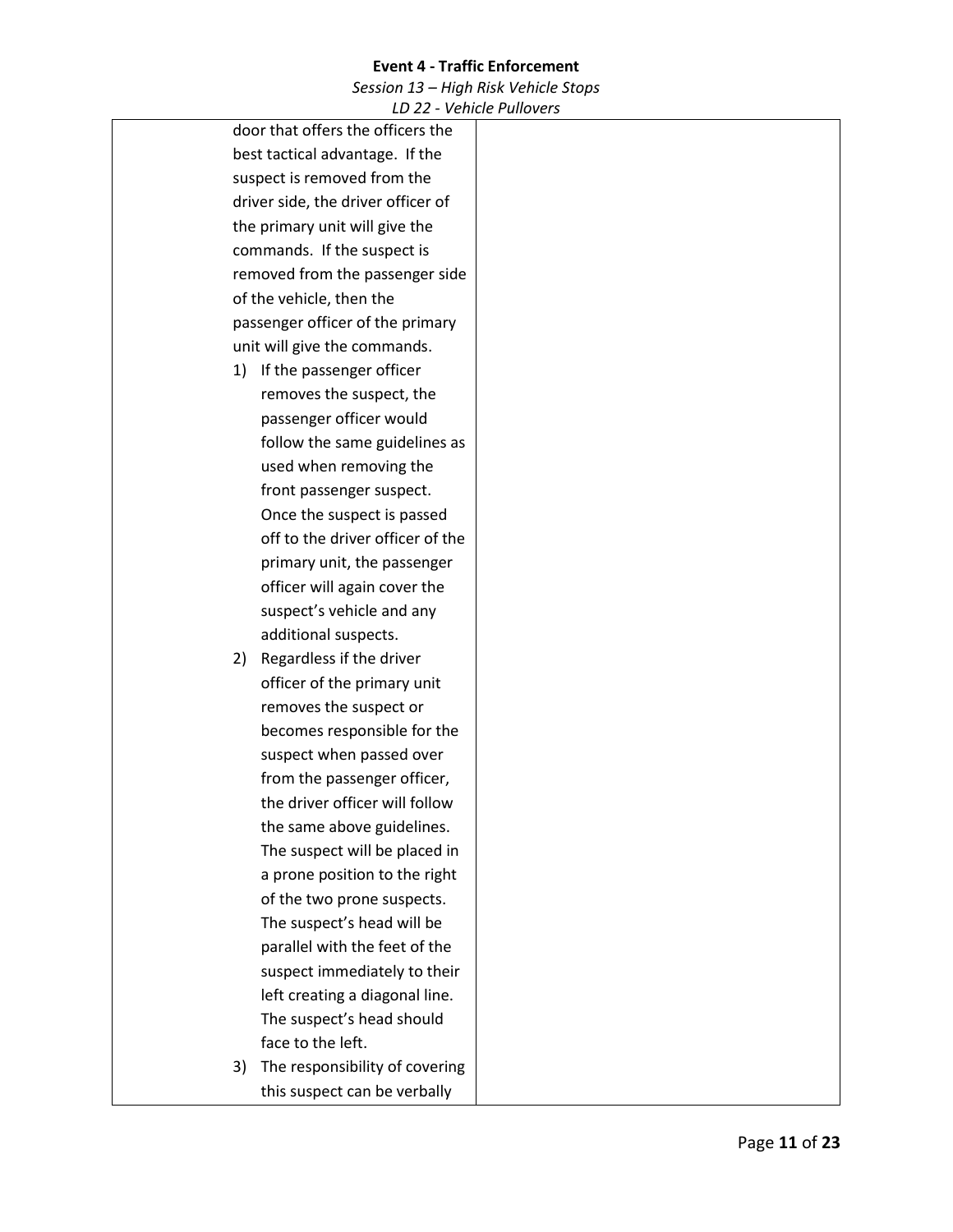*Session 13 – High Risk Vehicle Stops*

|    |    |                                                                                                                                                                                                                                                                                                                                                               | VUIIIUL I UIIUVUJ                                                                                                 |
|----|----|---------------------------------------------------------------------------------------------------------------------------------------------------------------------------------------------------------------------------------------------------------------------------------------------------------------------------------------------------------------|-------------------------------------------------------------------------------------------------------------------|
|    |    | passed over to an officer who<br>may be in the background.<br>That officer can cover the<br>suspect from the driver's<br>door of the primary B/W.<br>When all visible suspects<br>4)<br>have been removed, the<br>driver officer of the primary<br>unit should consider using a<br>ruse to gain the attention of<br>any possible additional<br>suspects. [18] | [18] Ask- After all visible suspects are removed<br>why should the driver officer call out a bluff?               |
|    |    |                                                                                                                                                                                                                                                                                                                                                               |                                                                                                                   |
| 6. |    | Approaching the suspect's vehicle                                                                                                                                                                                                                                                                                                                             |                                                                                                                   |
|    |    | a. Passenger officer of the primary<br>unit covers the vehicle while the<br>driver officer walks around the<br>rear of the B/W and joins<br>him/her.                                                                                                                                                                                                          |                                                                                                                   |
|    |    |                                                                                                                                                                                                                                                                                                                                                               |                                                                                                                   |
|    |    | b. Officers of the secondary unit<br>and any additional officers will<br>cover the prone suspects while<br>the officers from the primary unit<br>make their approach.                                                                                                                                                                                         | [19] Ask- Which side of the suspect's vehicle<br>should the officers make their approach to clear<br>the vehicle? |
|    | C. | Officers from the primary unit<br>will make their approach to the<br>suspect's vehicle from the<br>passenger side utilizing a<br>shoulder to shoulder approach.                                                                                                                                                                                               |                                                                                                                   |
|    |    | $[19]$                                                                                                                                                                                                                                                                                                                                                        |                                                                                                                   |
|    |    | 1) Inside officer area of<br>responsibility is the rear<br>trunk and rear windshield of<br>the suspect's vehicle.                                                                                                                                                                                                                                             | [20] Ask- While the inside officer is checking the<br>trunk what should the outside officer be                    |
|    |    | 2) Outside officer's area of<br>responsibility is the<br>passenger side of the<br>suspect's vehicle.                                                                                                                                                                                                                                                          | watching?                                                                                                         |
|    | d. | As the officers reach the rear                                                                                                                                                                                                                                                                                                                                |                                                                                                                   |
|    |    | trunk of the suspect's vehicle, the                                                                                                                                                                                                                                                                                                                           |                                                                                                                   |
|    |    | inside officer will check the trunk                                                                                                                                                                                                                                                                                                                           |                                                                                                                   |
|    |    |                                                                                                                                                                                                                                                                                                                                                               |                                                                                                                   |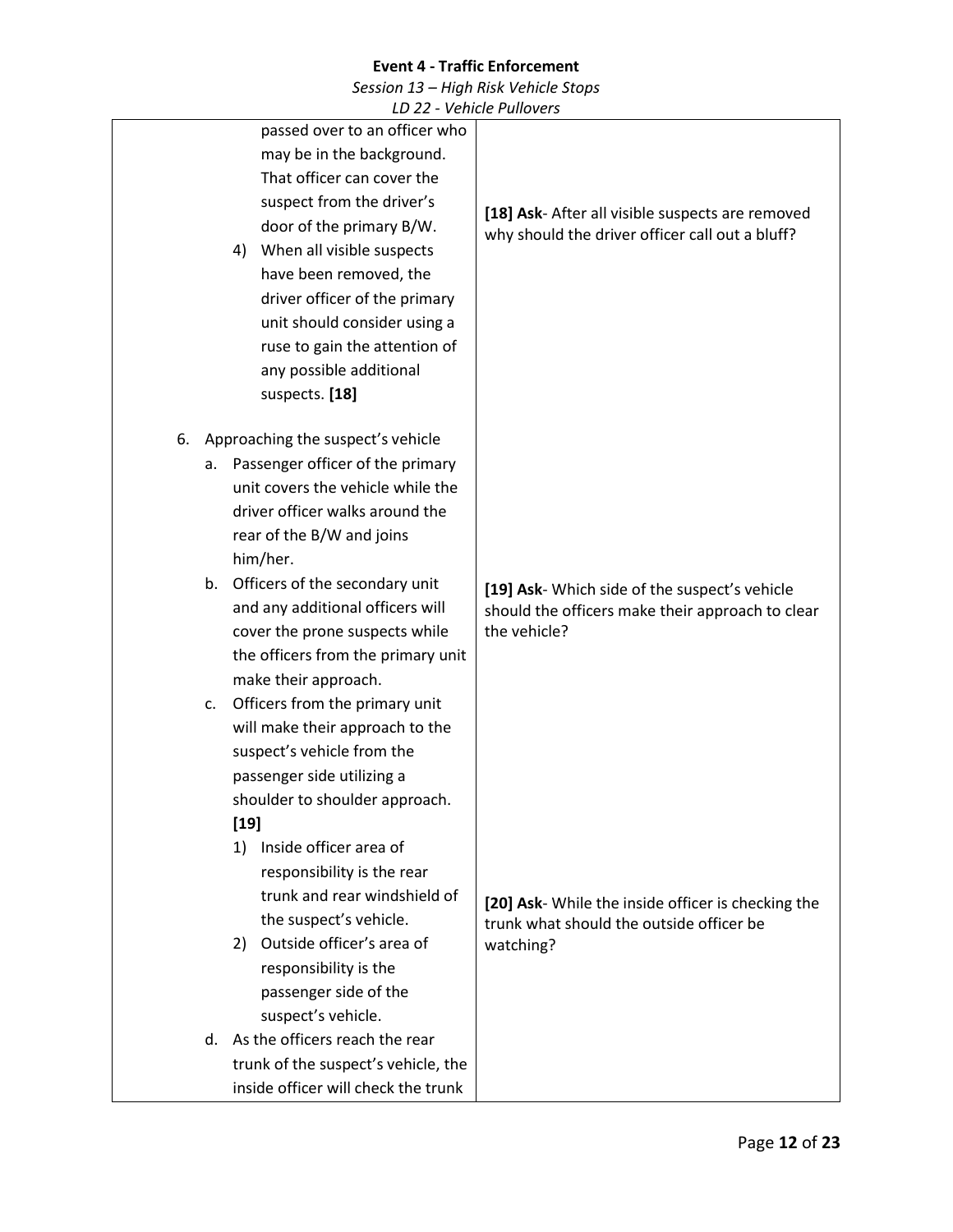*Session 13 – High Risk Vehicle Stops*

|    | LD 22 - Venicle Pullovers           |                                              |
|----|-------------------------------------|----------------------------------------------|
|    | by pushing it down with their       |                                              |
|    | support hand. The outside           |                                              |
|    | officer will hold their ground and  |                                              |
|    | continue to cover the passenger     |                                              |
|    | side of the suspect's vehicle. [20] |                                              |
| е. | The inside officer will visually    |                                              |
|    | search the rear passenger area of   |                                              |
|    | the suspect's vehicle. The          |                                              |
|    | outside officer continues to cover  |                                              |
|    | the passenger side of the           |                                              |
|    | suspect's vehicle. Once the trunk   |                                              |
|    | and rear passenger area are         |                                              |
|    | clear, the inside officer will      | [21] Ask- What should you do if you locate a |
|    | advise the outside officer and      | suspect while you are clearing the suspect's |
|    | cover the front passenger area      | vehicle?                                     |
|    | through the rear windshield.        |                                              |
| f. | The outside officer will move       |                                              |
|    | forward and clear the front         |                                              |
|    | passenger area.                     |                                              |
| g. | If an additional suspect is         |                                              |
|    | located, the officers should move   |                                              |
|    | to cover immediately. The           |                                              |
|    | officers can order the suspect out  |                                              |
|    | of the vehicle and follow the       |                                              |
|    | above guidelines. [21]              |                                              |
| h. | If a weapon is located during the   |                                              |
|    | search, the officers should advise  |                                              |
|    | each other of the discovery.        |                                              |
|    | However, the weapon does not        |                                              |
|    | need to be recovered at this        |                                              |
|    | time.                               |                                              |
| i. | If the suspect's vehicle was        |                                              |
|    | stationary when located and the     |                                              |
|    | high risk stop was initiated, the   |                                              |
|    | outside officer should also clear   |                                              |
|    | the front of the suspect's vehicle. | [22] Ask- If there is only one suspect which |
| j. | When the vehicle is clear, the      | officer will approach, handcuff and search?  |
|    | officers walk to the rear of the    |                                              |
|    | suspect's vehicle and               |                                              |
|    | immediately cover the suspect       |                                              |
|    | farthest to the right.              |                                              |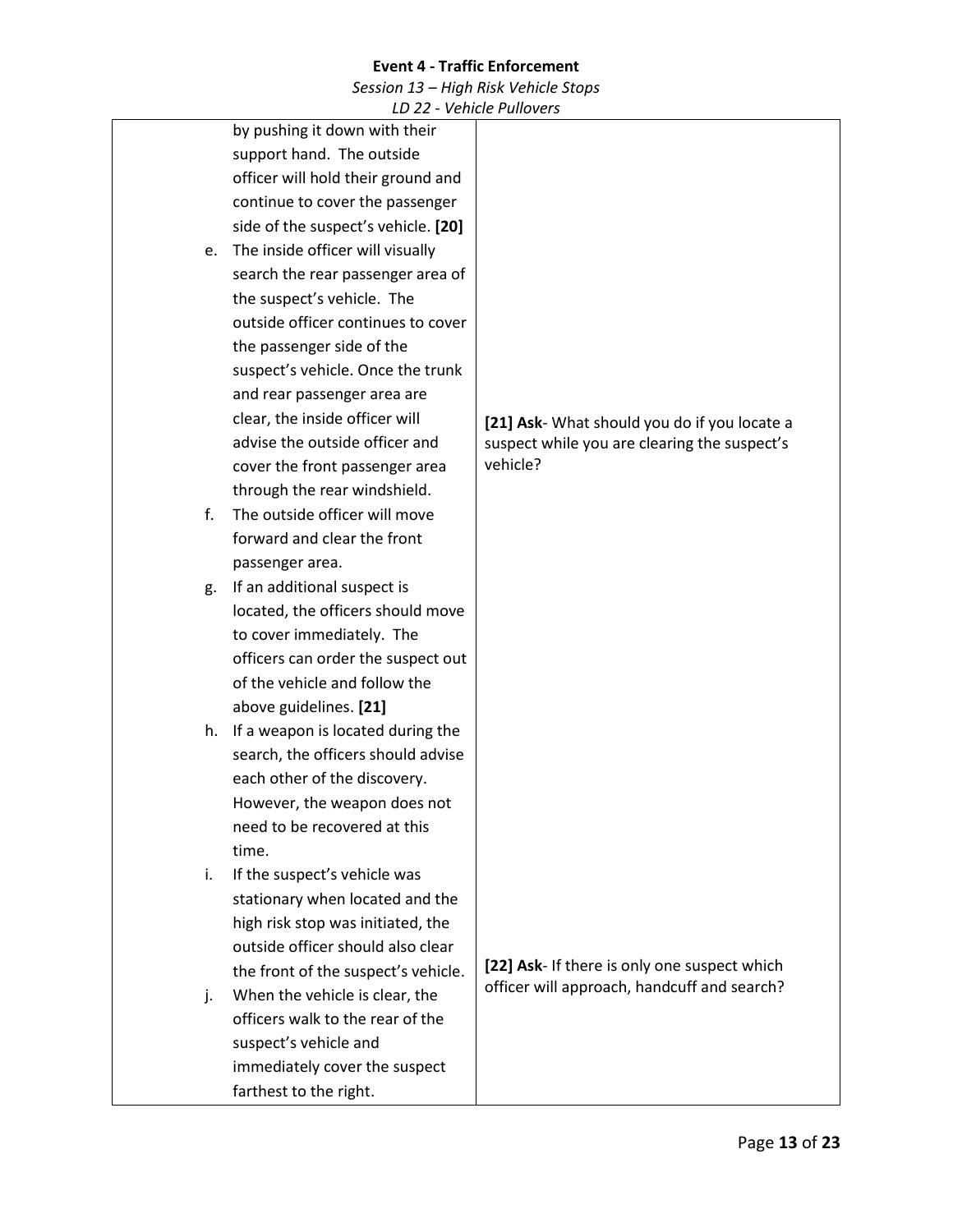*Session 13 – High Risk Vehicle Stops*

| 7. |    | Approaching prone suspects         |                                                  |
|----|----|------------------------------------|--------------------------------------------------|
|    | а. | Approaching one suspect            |                                                  |
|    |    | 1) Officers from the primary       |                                                  |
|    |    | unit will approach, handcuff,      |                                                  |
|    |    | and search. [22]                   |                                                  |
|    |    | 2) All other officers will depress |                                                  |
|    |    | their muzzles or holster their     |                                                  |
|    |    | weapon as the primary              |                                                  |
|    |    | officers make their approach.      |                                                  |
|    |    | 3) Primary officers will           |                                                  |
|    |    | approach from the suspect's        |                                                  |
|    |    | feet. The cover officer will       |                                                  |
|    |    | cover from the feet while the      |                                                  |
|    |    | contact officer will move to       |                                                  |
|    |    | the suspect's right arm and        |                                                  |
|    |    | hand.                              |                                                  |
|    |    | 4) As the contact officer          |                                                  |
|    |    | handcuffs the suspect, the         |                                                  |
|    |    | cover officer will depress         |                                                  |
|    |    | their muzzle.                      |                                                  |
|    | 5) | Once the suspect is                |                                                  |
|    |    | handcuffed, the contact            |                                                  |
|    |    | officer will immediately           |                                                  |
|    |    | search the suspect's rear          |                                                  |
|    |    | waistband prior to resting         |                                                  |
|    |    | the suspect's hands on their       |                                                  |
|    |    | back.                              |                                                  |
|    | 6) | The suspect will be stood          |                                                  |
|    |    | erect where a search of the        | [23] Ask-What does the driver officer of the     |
|    |    | suspect's front and rear           | secondary unit do if there are two suspects?     |
|    |    | waistband can be completed.        |                                                  |
|    |    | 7) The suspect will be removed     |                                                  |
|    |    | to a location where a              |                                                  |
|    |    | thorough search will be            |                                                  |
|    |    | conducted prior to being           |                                                  |
|    |    | seated in a B/W.                   |                                                  |
| b. |    | Approaching two suspects           | [24] Ask- If there are two suspects proned out,  |
|    |    | 1) The driver officer from the     | which one do we take into custody first and why? |
|    |    | secondary unit will move           |                                                  |
|    |    | forward to the cover the           |                                                  |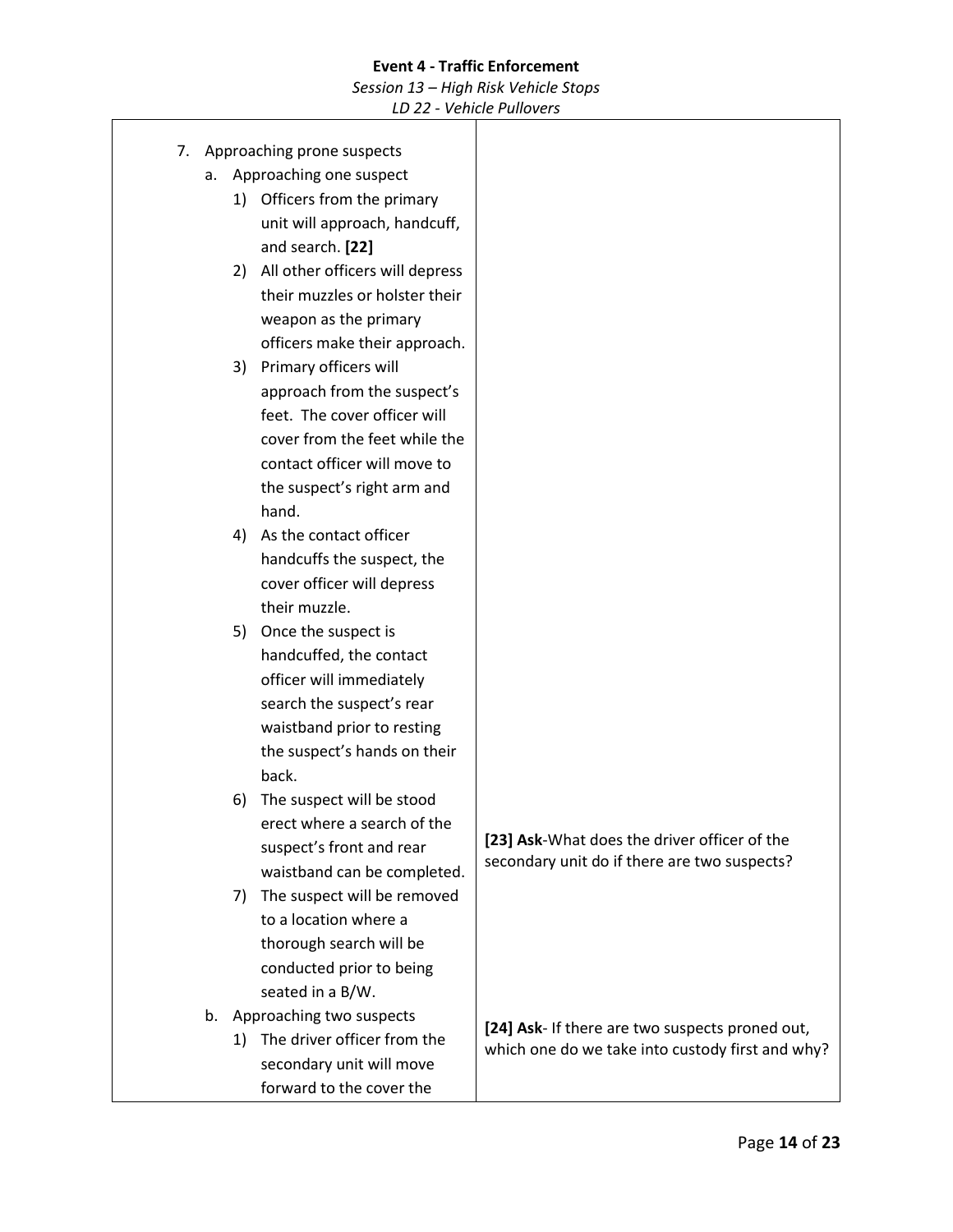*Session 13 – High Risk Vehicle Stops*

|    | LD ZZ - VEHICLE FUNDVEIS        |                                                  |
|----|---------------------------------|--------------------------------------------------|
|    | suspect to the left. The        |                                                  |
|    | officers from the primary unit  |                                                  |
|    | will cover the suspect on the   |                                                  |
|    | right. [23]                     |                                                  |
| 2) | All other officers will depress |                                                  |
|    | their muzzles or holster their  |                                                  |
|    | weapons at this time.           |                                                  |
| 3) | The officers will cover the     |                                                  |
|    | prone suspects from the feet    |                                                  |
|    | parallel with each other. The   |                                                  |
|    | suspect on the right will be    |                                                  |
|    | taken into custody first. [24]  |                                                  |
| 4) | The contact officer from the    |                                                  |
|    | primary unit will approach      |                                                  |
|    | the suspect farthest to the     |                                                  |
|    | right from the right side. The  |                                                  |
|    | contact officer will take the   |                                                  |
|    | suspect into custody. The       |                                                  |
|    | cover officer should depress    |                                                  |
|    | their muzzle at this time.      |                                                  |
| 5) | The contact officer should      |                                                  |
|    | search the suspect's rear       |                                                  |
|    | waistband prior to resting      |                                                  |
|    | the suspect's hands on their    |                                                  |
|    | back. The suspect will be       |                                                  |
|    | stood erect where the           |                                                  |
|    | contact officer will search the |                                                  |
|    | suspect's front and rear        |                                                  |
|    | waistband. The contact          |                                                  |
|    | officer will move the suspect   |                                                  |
|    | to a location where a           |                                                  |
|    | thorough search will be         |                                                  |
|    | conducted prior to placing      | [25] Ask- Who covers the suspect furthest to the |
|    | the suspect into a B/W.         | left?                                            |
| 6) | The cover officer from the      |                                                  |
|    | first suspect will become the   |                                                  |
|    | contact officer for the second  |                                                  |
|    | suspect. Both officers will     |                                                  |
|    | approach the second suspect     |                                                  |
|    | and take the suspect into       |                                                  |
|    | custody utilizing the same      |                                                  |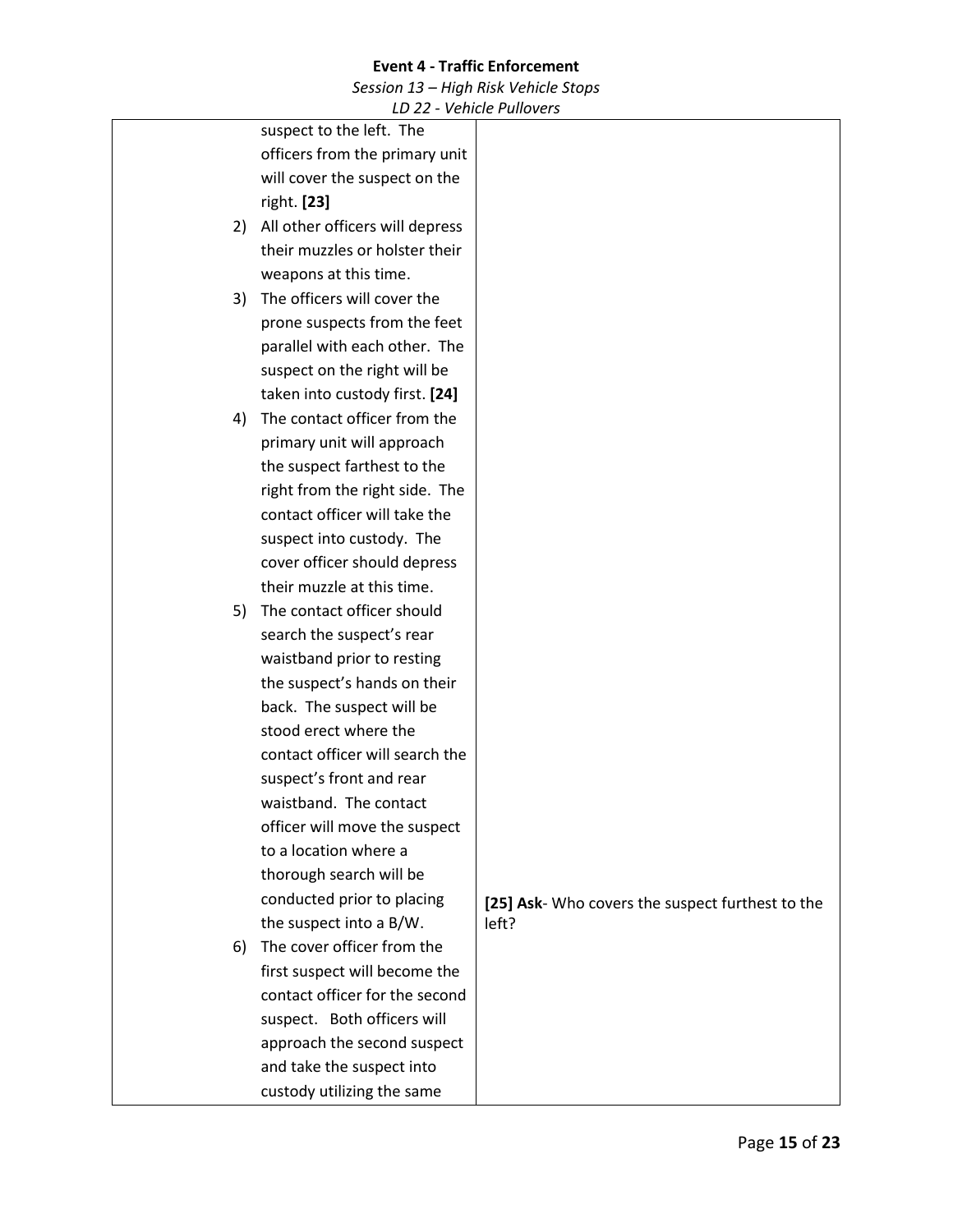*Session 13 – High Risk Vehicle Stops*

| LD 22 - VEIIILIE FUIIUVEIS           |                                                   |
|--------------------------------------|---------------------------------------------------|
| guidelines as described              |                                                   |
| above.                               |                                                   |
| Approaching three suspects<br>c.     |                                                   |
| 1) The officers from the             |                                                   |
| secondary unit will approach         |                                                   |
| and cover their respective           |                                                   |
| suspect responsibilities. The        |                                                   |
| driver officer of the [25]           |                                                   |
| secondary unit is covering           |                                                   |
| the suspect farthest to the          |                                                   |
| left while the passenger             |                                                   |
| officer covers the suspect in        |                                                   |
| the middle. The primary              | Ask-Why is it important to search the suspect's   |
| officers will cover the suspect      | rear waistband before resting the suspect's hands |
| farthest to the left.                | on their back?                                    |
| All other officers should<br>2)      |                                                   |
| depress their muzzles or             |                                                   |
| holster their weapons at this        |                                                   |
| time.                                |                                                   |
| The cover officers will cover<br>3)  |                                                   |
| the suspect from the feet            |                                                   |
| parallel with each other.            |                                                   |
| The primary unit will take the<br>4) |                                                   |
| suspect farthest to the right        |                                                   |
| into custody first. The              |                                                   |
| contact officer will approach        |                                                   |
| from the suspect's right arm.        |                                                   |
| As the suspect is being taken        |                                                   |
| into custody, the cover              |                                                   |
| officer will depress their           |                                                   |
| muzzle. The suspect's rear           |                                                   |
| waistband will be searched           |                                                   |
| prior to resting the suspect's       |                                                   |
| hands on their back. The             |                                                   |
| suspect will be stood erect          |                                                   |
| and their waistband                  |                                                   |
| searched. The contact officer        |                                                   |
| will remove the suspect to           |                                                   |
| another location where a             |                                                   |
| thorough search will be              |                                                   |
|                                      |                                                   |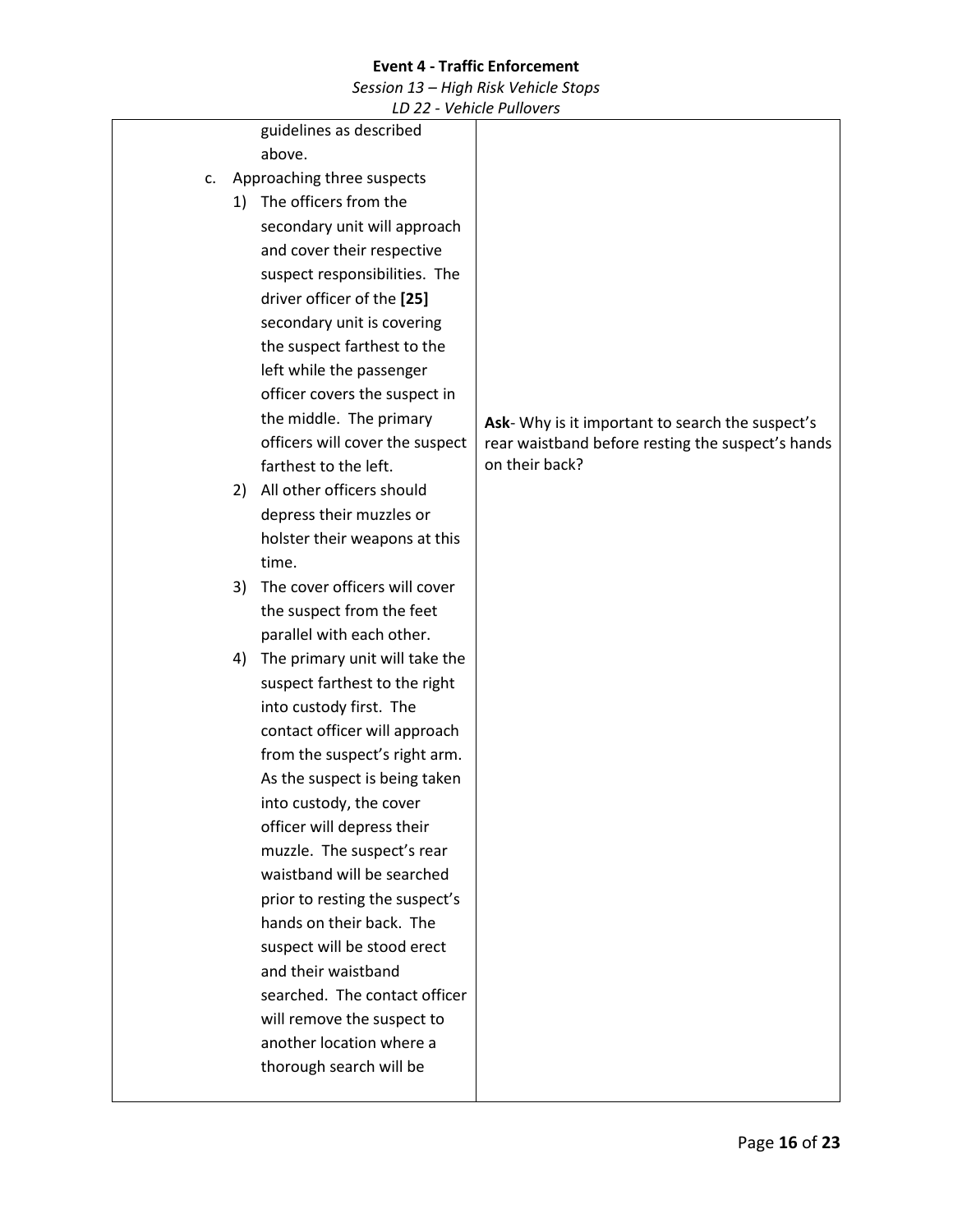*Session 13 – High Risk Vehicle Stops*

|    |                               | LD 22 - Venicie Pullovers                  |                                               |
|----|-------------------------------|--------------------------------------------|-----------------------------------------------|
|    |                               | conducted prior to placing                 |                                               |
|    |                               | the suspect in a B/W.                      |                                               |
|    | 5)                            | The cover officer from the                 |                                               |
|    |                               | first suspect becomes the                  |                                               |
|    |                               | contact officer for the                    |                                               |
|    |                               | suspect in the middle. The                 |                                               |
|    |                               | cover officers for the middle              |                                               |
|    |                               | suspect and the suspect to                 |                                               |
|    |                               | the left will move forward                 |                                               |
|    |                               | parallel with each other.                  |                                               |
|    |                               | The cover officers continue                |                                               |
|    |                               | to cover from the feet.                    |                                               |
|    | 6)                            | The contact officer will                   |                                               |
|    |                               | approach from the suspect's                |                                               |
|    |                               | right arm and follow the                   |                                               |
|    |                               | same guidelines as described               |                                               |
|    |                               | above. The cover officer will              |                                               |
|    |                               | depress their muzzle at this               |                                               |
|    |                               | time.                                      |                                               |
|    | 7)                            | Once the suspect has been                  |                                               |
|    |                               | handcuffed, searched and                   |                                               |
|    |                               | removed, the cover officer                 |                                               |
|    |                               | for the second suspect                     |                                               |
|    |                               | becomes the contact officer                |                                               |
|    |                               | for the last suspect.                      |                                               |
|    | 8)                            | Again, the contact officer will            |                                               |
|    |                               | approach the suspect from                  |                                               |
|    |                               | the right arm and take the                 |                                               |
|    |                               | suspect into custody. The                  |                                               |
|    |                               | cover officer will depress                 |                                               |
|    |                               | their muzzle at this time. The             |                                               |
|    |                               | contact officer will handcuff,             |                                               |
|    |                               | search and remove the                      |                                               |
|    |                               | suspect as done with the two               |                                               |
|    |                               | previous suspects.                         |                                               |
|    |                               |                                            |                                               |
| Ш. | Physical searches of vehicles |                                            |                                               |
|    |                               |                                            | [26] Ask-When searching the suspect's vehicle |
|    |                               | A. General considerations for the physical | what are some safety hazards?                 |
|    |                               | searches of vehicles [22.III.D]            |                                               |
|    |                               |                                            |                                               |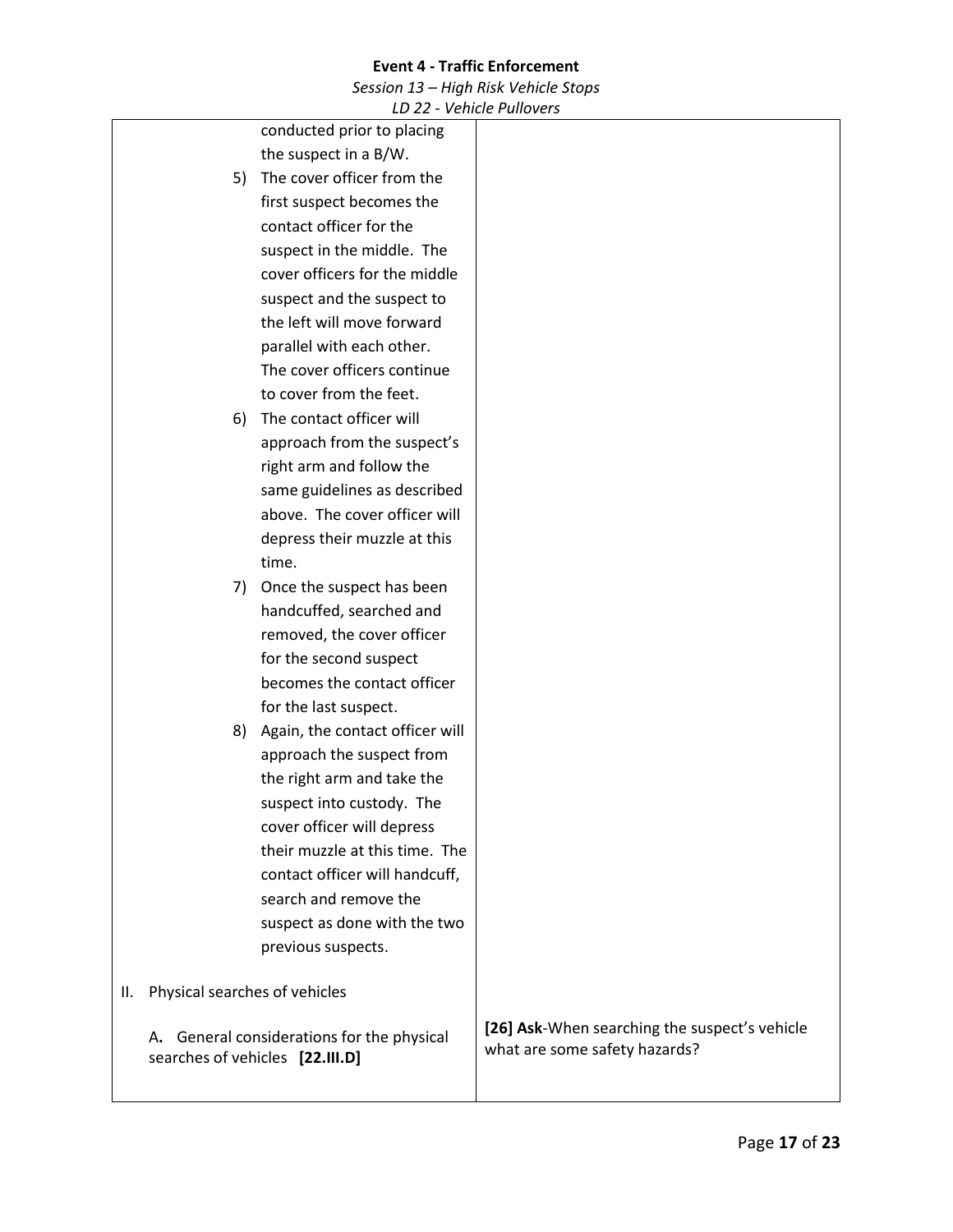*Session 13 – High Risk Vehicle Stops*

|    | LD 22 - Venicle Pullovers                |                                                   |
|----|------------------------------------------|---------------------------------------------------|
| 1. | Any physical search of a vehicle must    |                                                   |
|    | be lawful. The particular                |                                                   |
|    | circumstances of the pullover may        |                                                   |
|    | limit the scope of the search.           |                                                   |
|    |                                          |                                                   |
| 2. | The objective of the physical search     |                                                   |
|    | of a vehicle is to locate any weapons,   |                                                   |
|    | contraband or evidence, which may        |                                                   |
|    | be located therein.                      |                                                   |
|    |                                          |                                                   |
| 3. | Officers should be aware of specific     |                                                   |
|    | personal safety hazards associated       |                                                   |
|    | with physical searches of vehicles,      |                                                   |
|    | which include, but are not limited to:   |                                                   |
|    | [22.111.D.3] [26]                        |                                                   |
|    | <b>Edged weapons</b><br>a.               |                                                   |
|    | Sharp points or other biological<br>b.   |                                                   |
|    | hazards (i.e. needles)                   |                                                   |
|    | Chemicals (i.e. drug lab material)<br>c. |                                                   |
|    | Booby traps (i.e. explosives)<br>d.      |                                                   |
|    |                                          | [27] Ask- Why is maintaining control such a key   |
|    | B. Search techniques                     | factor?                                           |
|    |                                          |                                                   |
|    | 1. A fundamental principle of physically |                                                   |
|    | searching a vehicle is to maintain       |                                                   |
|    | control of the situation at all times.   |                                                   |
|    | [22.111.D.1]                             |                                                   |
|    | Consider the use of back-up<br>а.        |                                                   |
|    | officer(s) if available.                 |                                                   |
|    | It may be necessary to prevent<br>b.     |                                                   |
|    | interference by persons                  |                                                   |
|    | (witnesses, victims and the              |                                                   |
|    | curious) or even other officers.         |                                                   |
|    | A key factor of maintaining<br>c.        |                                                   |
|    | control is the proper removal and        |                                                   |
|    | control of suspects. This may            | [28] Ask- Why is doing a systematic search of the |
|    | necessitate additional officer(s).       | vehicle important?                                |
|    | $[27]$                                   |                                                   |
|    | d. Never "relax". This may be the        |                                                   |
|    | moment the suspect has waited            |                                                   |
|    | for, and apparent relaxation may         |                                                   |
|    | encourage the suspect to take            |                                                   |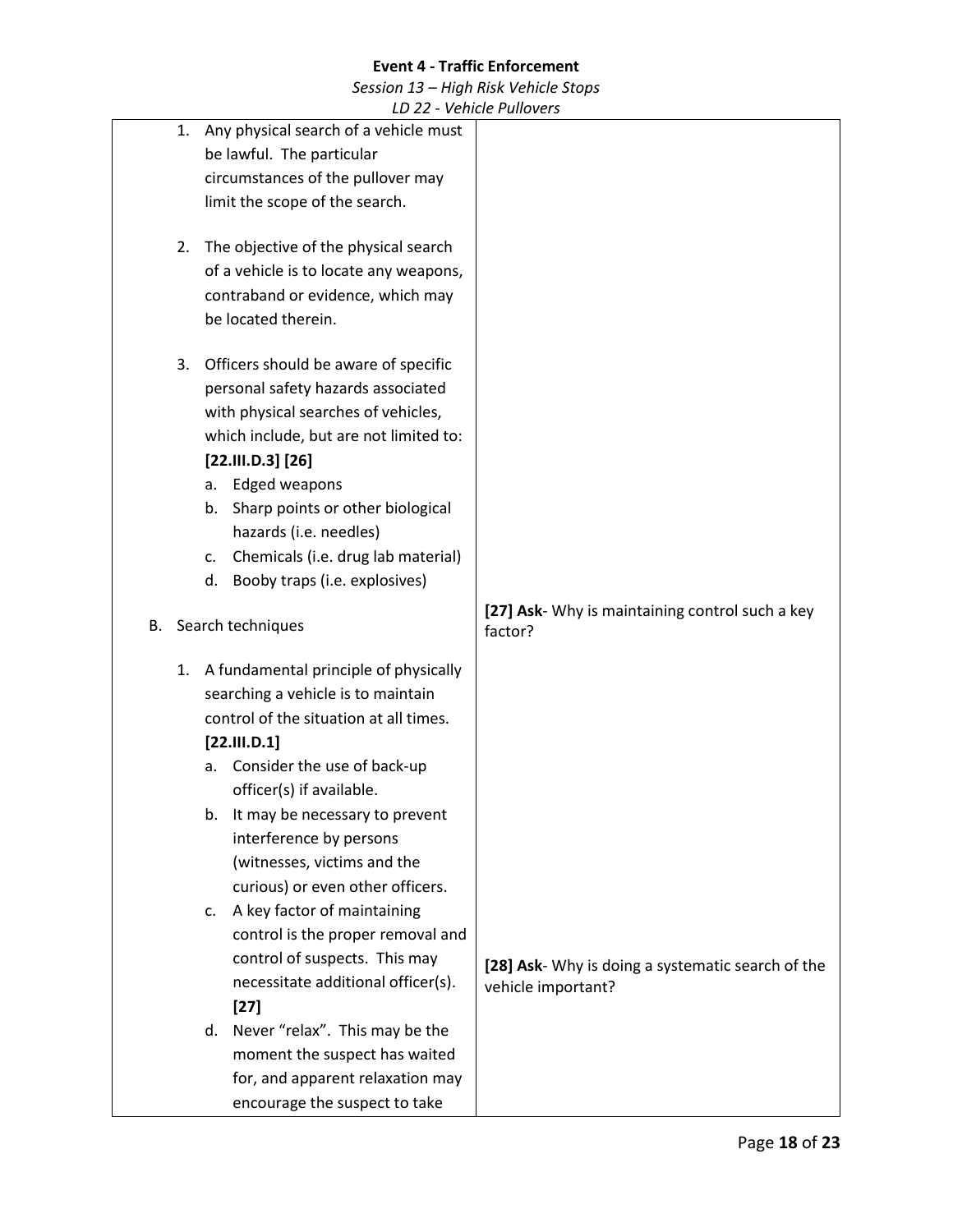*Session 13 – High Risk Vehicle Stops*

|  |    |                                            | VUIIIUL I UIIUVUJ                              |
|--|----|--------------------------------------------|------------------------------------------------|
|  |    | some action, which the suspect             |                                                |
|  |    | might otherwise fear to try.               |                                                |
|  |    | Evidence must be secured and<br>e.         |                                                |
|  |    | safeguarded for the prosecution            |                                                |
|  |    | and involved property may need             |                                                |
|  |    | to be preserved.                           |                                                |
|  | 2. | Initiate a systematic search of the        |                                                |
|  |    | entire vehicle [22.III.D.4] [28]           |                                                |
|  |    | Plan the search<br>a.                      |                                                |
|  |    | 1) Consider the nature of the              |                                                |
|  |    | area to be searched.                       |                                                |
|  |    | 2) Consider the nature of the              |                                                |
|  |    | object(s) being sought (i.e.               |                                                |
|  |    | contraband and weapons).                   |                                                |
|  |    | [22.111.D.2]                               |                                                |
|  |    | Search systematically (i.e. start at<br>b. |                                                |
|  |    | the top and work down, work                |                                                |
|  |    | from the front to the rear, from           |                                                |
|  |    | the inside to the outside, etc.).          |                                                |
|  |    |                                            | [29] Ask- What are some areas that may contain |
|  | 3. | The extent of the physical search may      | weapons and/or contraband inside the vehicle?  |
|  |    | be limited by a number of factors          |                                                |
|  |    | including, but not limited to:             |                                                |
|  |    | The particular circumstances of<br>a.      |                                                |
|  |    | the pullover                               |                                                |
|  |    | <b>Time limitations</b><br>b.              |                                                |
|  |    | Legal restrictions<br>c.                   |                                                |
|  |    | C. Searching specific areas                |                                                |
|  | 1. | Searching the interior of the vehicle      |                                                |
|  |    | [22.III.D.4.a]                             |                                                |
|  |    | Areas which may contain [29]<br>а.         |                                                |
|  |    | weapons and/or contraband                  |                                                |
|  |    | include, but are not limited to:           |                                                |
|  |    | Glove compartment.<br>1)                   |                                                |
|  |    | 2) Under the dashboard (i.e. the           |                                                |
|  |    | maze of wiring under the                   |                                                |
|  |    | dash board to see if anything              |                                                |
|  |    | is attached to it).                        |                                                |
|  |    |                                            |                                                |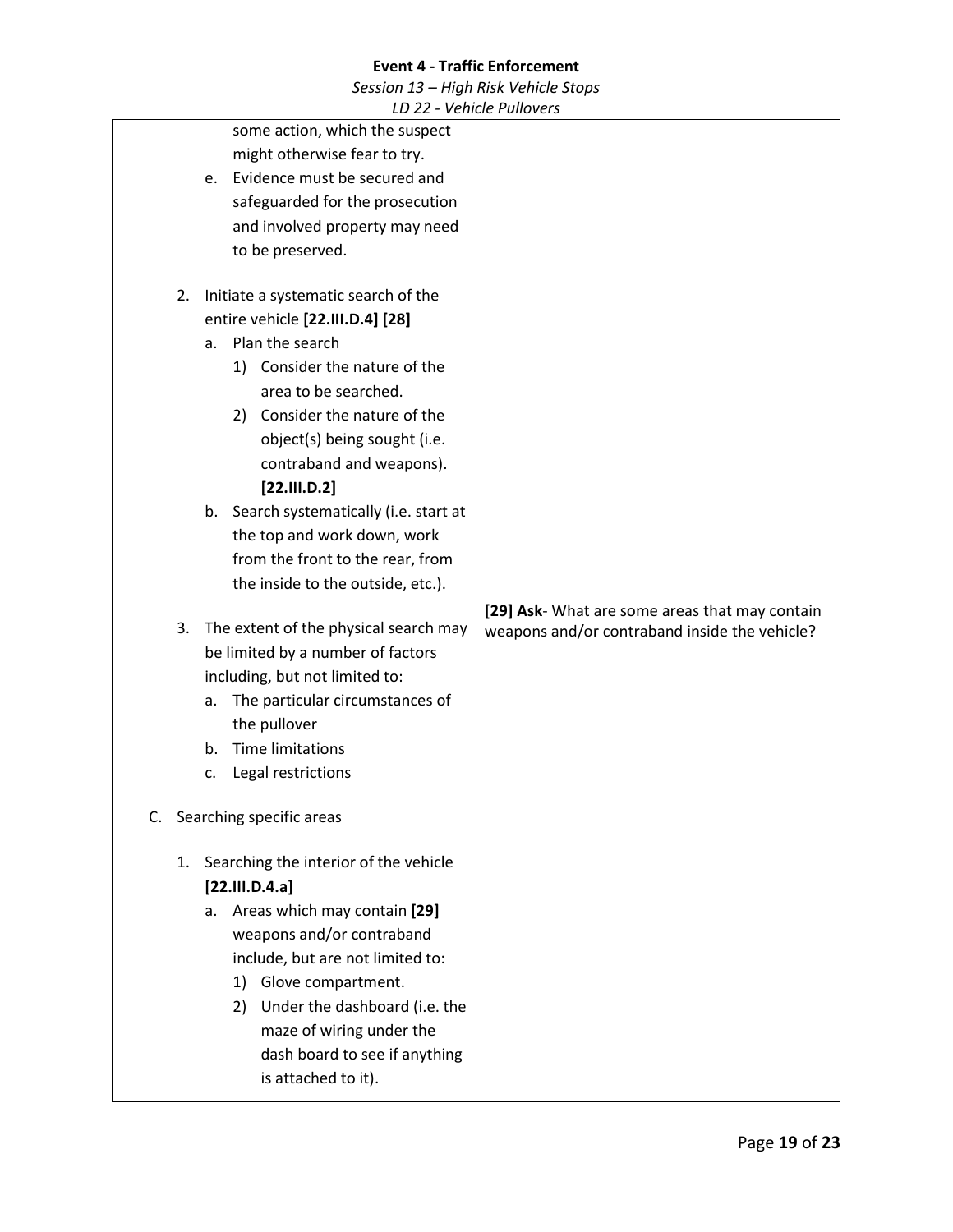*Session 13 – High Risk Vehicle Stops*

|    |                                  | VUIIIULI UIIUVUJ |
|----|----------------------------------|------------------|
| 3) | Back of the ignition (i.e. to    |                  |
|    | see if it being operated         |                  |
|    | properly or by some means        |                  |
|    | of "jumper wiring").             |                  |
| 4) | Back of the rubber cover of      |                  |
|    | the brake pedal, clutch pedal    |                  |
|    | and accelerator pedal.           |                  |
| 5) | Under speaker covers.            |                  |
| 6) | Fire wall area, door panels      |                  |
|    | and side kick panels. The        |                  |
|    | sides of the kick panels are     |                  |
|    | usually covered by cardboard     |                  |
|    | or fiberboard, which are         |                  |
|    | fastened down by small clips     |                  |
|    | or screws. Many items can        |                  |
|    | be hidden in the lower           |                  |
|    | portion of the doors.            |                  |
| 7) | Air ducts of the ventilation     |                  |
|    | system.                          |                  |
| 8) | Ash trays. If there is anything  |                  |
|    | in the ash trays, empty the      |                  |
|    | contents on a sheet of paper.    |                  |
|    | Many items can be hidden in      |                  |
|    | the ashes.                       |                  |
|    | 9) Steering column (for          |                  |
|    | anything that may be taped       |                  |
|    | to it).                          |                  |
|    | 10) Cigarette lighter and the    |                  |
|    | housing into which it fits.      |                  |
|    | 11) Knobs on the dashboard to    |                  |
|    | determine if they might          |                  |
|    | operate a hidden                 |                  |
|    | compartment located in the       |                  |
|    | vehicle.                         |                  |
|    | 12) Courtesy lights on the       |                  |
|    | dashboard or roof (especially    |                  |
|    | if they do not light).           |                  |
|    | 13) Under the floor carpet and   |                  |
|    | floor mats.                      |                  |
|    | 14) Both sides of the sun visors |                  |
|    | for anything that may be         |                  |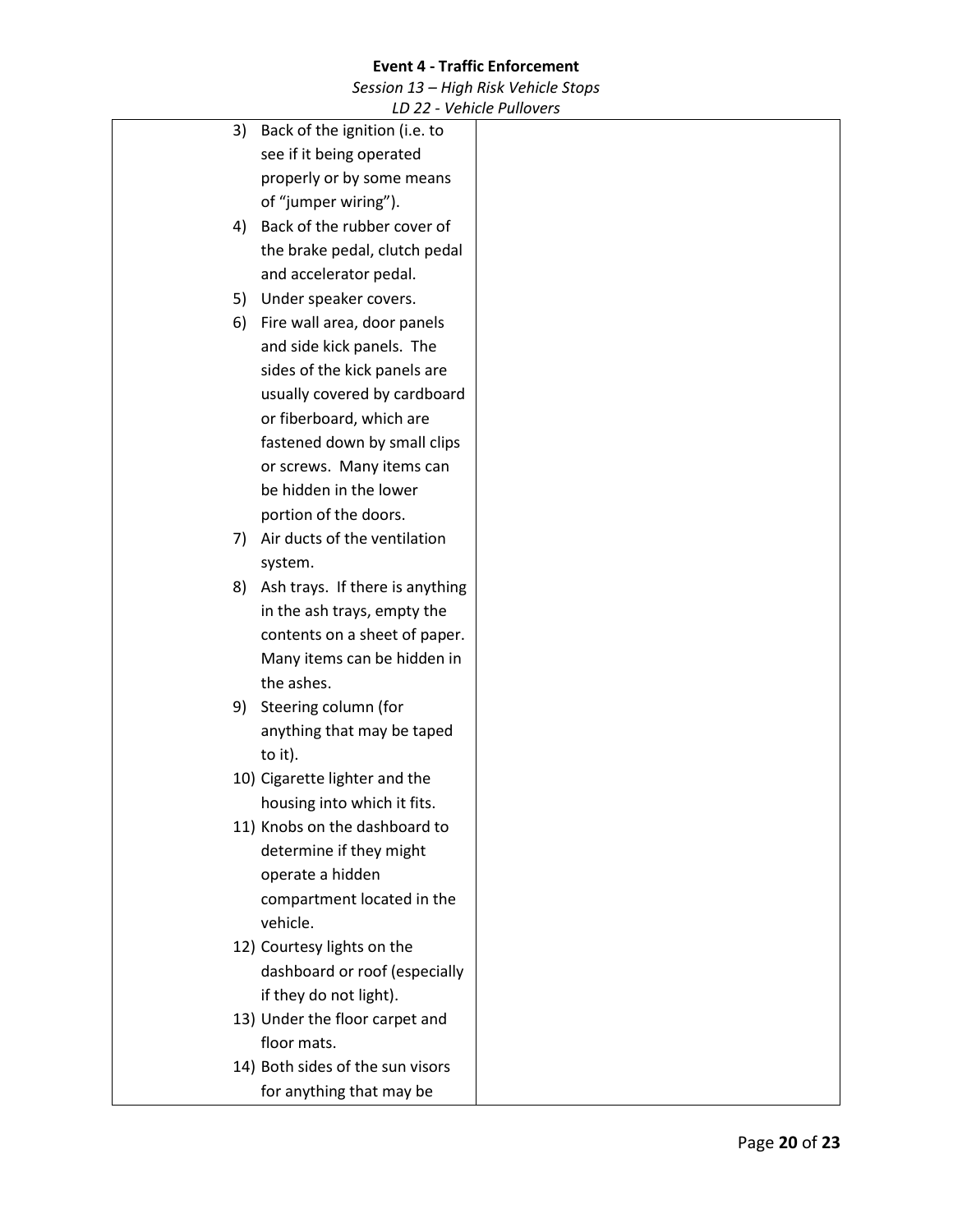*Session 13 – High Risk Vehicle Stops*

*LD 22 - Vehicle Pullovers*

| attached. Many items can be                             |                                                |
|---------------------------------------------------------|------------------------------------------------|
| hidden between a mirror and                             |                                                |
| the sun visors or registration                          |                                                |
| and the sun visors. (I.e.                               |                                                |
| checks, money, narcotics,                               |                                                |
| etc.).                                                  |                                                |
| 15) Floor under the front seat.                         |                                                |
| 16) Underside of the front and                          |                                                |
| rear seats for anything that                            |                                                |
| might be attached.                                      |                                                |
| 17) Check between the seat and                          |                                                |
| kick panel located on the                               |                                                |
| right and left sides of the                             |                                                |
| front seat.                                             |                                                |
| 18) Crevice area down between                           |                                                |
| the seat cushion and the                                |                                                |
| back of the seat.                                       |                                                |
| 19) Upholstery of both seats for                        |                                                |
| any tears or seams that have                            |                                                |
| been opened and re-sown.                                |                                                |
| 20) Seat covers (making sure that                       |                                                |
| nothing is concealed                                    |                                                |
| between the seat and the                                |                                                |
| seat cover).                                            |                                                |
| 21) Surface of the door, window                         |                                                |
| handles and arm rests, for                              |                                                |
| anything that might be                                  |                                                |
| attached to them (i.e.                                  |                                                |
| narcotics may be hidden                                 |                                                |
| inside a handle).                                       | [30] Ask- Where are some areas on the exterior |
| 22) Any trash containers or litter                      | of the vehicle that may contain weapons and/or |
| bags found in the car,                                  | contraband?                                    |
| attached to the door,                                   |                                                |
| dashboard, etc.                                         |                                                |
| 23) Any miscellaneous items<br>found inside the vehicle |                                                |
|                                                         |                                                |
| If they are in a container,<br>a)                       |                                                |
| examine each as you                                     |                                                |
| remove it.                                              |                                                |
|                                                         |                                                |
|                                                         |                                                |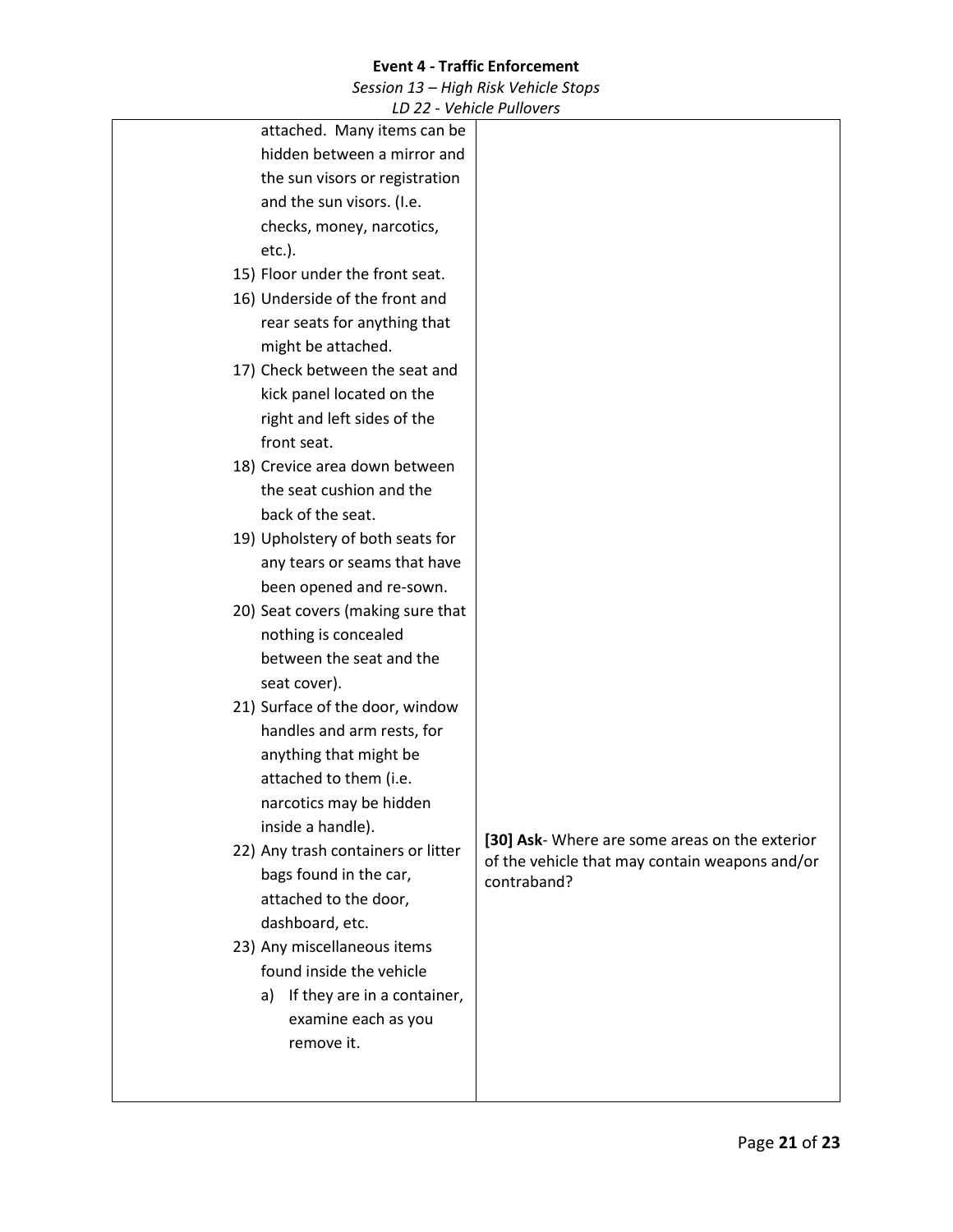*Session 13 – High Risk Vehicle Stops*

|                                                          | VUIILIUI UIIUVUJ                                  |
|----------------------------------------------------------|---------------------------------------------------|
| Check all clothing found<br>b)                           |                                                   |
| in vehicle, check books,                                 |                                                   |
| blankets, etc.                                           |                                                   |
| Searching the exterior of the vehicle<br>2.              |                                                   |
| [22.111.D.4.b]                                           |                                                   |
| a. Areas which may contain [30]                          |                                                   |
| weapons and/or contraband                                |                                                   |
| include, but are not limited to:                         |                                                   |
| 1) Surface of front and rear                             |                                                   |
|                                                          |                                                   |
| fenders for anything that                                |                                                   |
| might be hidden or attached<br>there.                    |                                                   |
|                                                          |                                                   |
| Behind the rear bumper and<br>2)                         |                                                   |
| the rear license plate.<br>3) Area where the neck of the |                                                   |
| gas tank is located.                                     |                                                   |
| Area between the radiator                                |                                                   |
| 4)                                                       |                                                   |
| and grill and lower portion of<br>the hood.              |                                                   |
|                                                          |                                                   |
| Engine compartment and<br>5)                             |                                                   |
| motor accessories.                                       |                                                   |
| All outside accessories that<br>6)                       |                                                   |
| are false or "ornaments".                                |                                                   |
| Trunk (i.e. look inside spare<br>7)                      |                                                   |
| tire coverings, boxes, bags,                             |                                                   |
| containers that are found in                             |                                                   |
| the trunk, go through any                                |                                                   |
| clothing found in the trunk).                            |                                                   |
| 8)<br>Tail light assemblies.                             |                                                   |
| Hub caps for anything hidden<br>9)                       | End 1hr                                           |
| behind them.                                             |                                                   |
| 10) Center post (to make certain                         | Learning Activity 1- Instructor Demo 1hr (if time |
| that the center post is                                  | permits students will participate)                |
| stationary).                                             |                                                   |
| a) Some burglars will                                    |                                                   |
| remove the center post                                   |                                                   |
| and weld it in position to                               |                                                   |
| the front or rear doors                                  |                                                   |
| on the right side of the                                 |                                                   |
| vehicle.                                                 |                                                   |